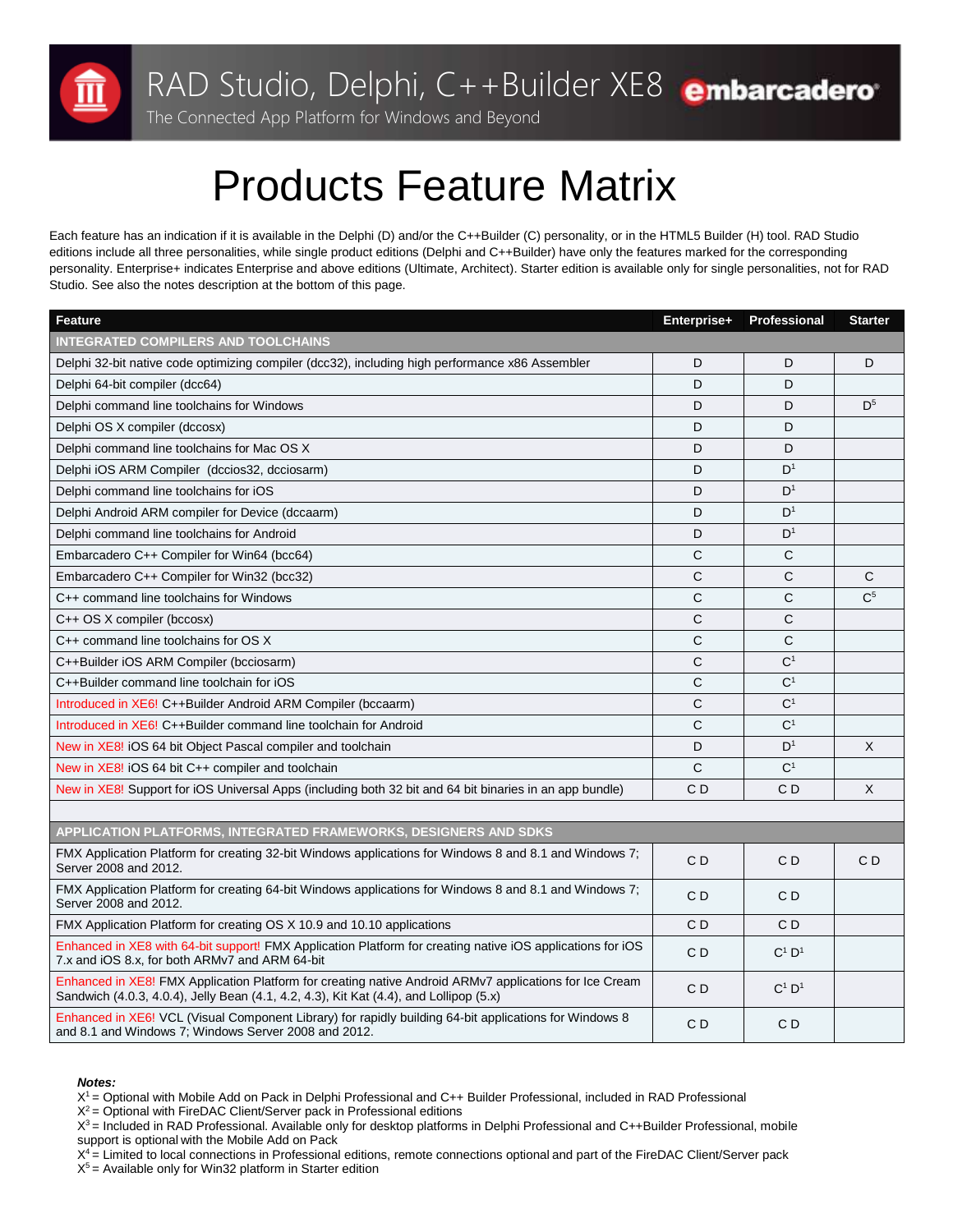| <b>Feature</b>                                                                                                                                                                                                                                         | Enterprise+    | Professional         | <b>Starter</b> |
|--------------------------------------------------------------------------------------------------------------------------------------------------------------------------------------------------------------------------------------------------------|----------------|----------------------|----------------|
| Enhanced in XE6! VCL (Visual Component Library) for rapidly building 32-bit applications for Windows 8<br>and 8.1 and Windows 7; Windows Server 2008 and 2012.                                                                                         | CD             | CD                   | CD             |
| Microsoft Windows SDK support for Windows 7 and Windows 8 APIs                                                                                                                                                                                         | C <sub>D</sub> | C <sub>D</sub>       | CD             |
| Introduced in XE6! Support for DirectX 11                                                                                                                                                                                                              | C D            | C D                  | C D            |
| VCL forms designer with live Snap-to hints and layout guidelines                                                                                                                                                                                       | CD             | C D                  | C D            |
| VCL and FMX Metropolis (Modern UI for Windows) applications                                                                                                                                                                                            | CD             | CD                   | CD             |
|                                                                                                                                                                                                                                                        |                |                      |                |
| FMX APPLICATION PLATFORM (FIREMONKEY)                                                                                                                                                                                                                  |                |                      |                |
| Introduced in XE7! FireUI multi-device designer for visually building mobile and desktop applications and<br>customize them at design time for different form factors and operating systems                                                            | C <sub>D</sub> | $C^3$ $D^3$          | $C^5$ $D^5$    |
| Introduced in XE7! FireUI multi-device designer ability to make changes on the main user interface that are<br>propagated to other device specific user interfaces and fine tune a device specific form factor without<br>affecting the other views    | C D            | $C^3$ $D^3$          | $C^5$ $D^5$    |
| Introduced in XE7! FireUI multi-device designer support for adding additional custom views to the designer                                                                                                                                             | C <sub>D</sub> | $C^3$ $D^3$          | $C^5$ $D^5$    |
| New in XE8! FireUI Mobile Previews offering a live preview at a glance of the form in the multi-device<br>designer in multiple devices, resolutions, and operating systems you can fully customize                                                     | C <sub>D</sub> | $C^3$ $D^3$          | $C^5$ $D^5$    |
| New in XE8! FireUI Device Manager, to edit the specifications of the available devices for the multi-device<br>designer and the preview and add more                                                                                                   | C <sub>D</sub> | $C^3$ $D^3$          | $C^5$ $D^5$    |
| Dozens of UI controls for building FMX applications, covering the most common UI guidelines and<br>including also 3D support, for rapidly building multi-device applications                                                                           | C <sub>D</sub> | $C^3$ $D^3$          | $C^5$ $D^5$    |
| Introduced in XE7! FireMonkey Behavior service for automatically adjusting UI properties to the target<br>operating system standards                                                                                                                   | CD             | $C^3$ $D^3$          | $C^5$ $D^5$    |
| Introduced in XE7! MultiView component to create a UI that adapts to the form factor, from mobile to tablet,<br>from portrait to landscape                                                                                                             | C <sub>D</sub> | $C^3$ $D^3$          | $C^5$ $D^5$    |
| Introduced in XE7! Edit and Calendar ability to dynamically render a platform native UI control on iOS                                                                                                                                                 | CD             | $C^1$ $D^1$          |                |
| New in XE8! Memo platform controls for iOS for highest input fidelity                                                                                                                                                                                  | CD             | $C^1$ D <sup>1</sup> |                |
| New in XE8! ListView platform controls for iOS                                                                                                                                                                                                         | CD             | $C^1$ $D^1$          |                |
| New in XE8! Calendar platform controls for iOS                                                                                                                                                                                                         | CD             | $C^1$ $D^1$          |                |
| New in XE8! Switch platform controls for iOS                                                                                                                                                                                                           | C <sub>D</sub> | $C^1$ $D^1$          |                |
| New in XE8! MapView component for mobile platforms (iOS and Android) supporting platform specific<br>interactive mapping libraries (respectively, by Apple and Google)                                                                                 | CD             | $C^1$ $D^1$          |                |
| New in XE8! WebBrowser component for Windows, providing the same components on all platforms                                                                                                                                                           | CD             | C <sub>D</sub>       | C <sub>D</sub> |
| New in XE8! WebBrowser component for OS X, like all other platforms                                                                                                                                                                                    | C D            | CD                   |                |
| New in XE8! Improved mixing of platform and styled components, with new platform styling options for iOS<br>and controls Z-order improvements (with ControlType property for non-platform controls)                                                    | CD             | $C^1$ $D^1$          |                |
| New in XE8! ImageList component for FireMonkey, for storing and manipulating multiple images and sub-<br>images in a single component; several components can more pick their graphical elements from the<br>ImageList, rather than a standalone image | C <sub>D</sub> | CD                   | CD             |
| New in XE8! Enhancements in FireMonkey multimedia support                                                                                                                                                                                              | CD             | CD.                  | CD             |
| New in XE8! Support for higher resolutions in Camera components                                                                                                                                                                                        | CD             | $C^1$ $D^1$          |                |
| New in XE8! Android Lollipop specific style enabled by default (for Android only)                                                                                                                                                                      | CD             | $C^1$ $D^1$          |                |
| New in XE8! FireMonkey Applications Analytics Support*<br>* Requires a specific contract and by-volume fee for storing run-time analytics data and accessing it                                                                                        | CD             | CD                   | CD             |
| Introduced in XE7! Multi-monitor support for desktop platforms                                                                                                                                                                                         | C <sub>D</sub> | C D                  | $C^5$ $D^5$    |
| Introduced in XE6! Accessibility support for FireMonkey desktop platforms, including JAWS on Windows<br>and VoiceOver on OS X (available as a separate download)                                                                                       | CD             | CD                   | $C^5$ $D^5$    |
| Introduced in XE7! Immersive full screen mode on Android 4.4 (KitKat) and above                                                                                                                                                                        | C D            | $C^1$ $D^1$          |                |
| Introduced in XE7! Splash screen support for Android, with specific project options matching the iOS ones                                                                                                                                              | C D            | $C^1$ $D^1$          |                |
| Introduced in XE7! Form-level multi-touch support for all platforms                                                                                                                                                                                    | CD             | $C^3$ $D^3$          | $C^5$ $D^5$    |
| Introduced in XE6! Tint support for buttons and toolbars on iOS and Android (for control surface and<br>controls icons)                                                                                                                                | CD             | $C^1$ $D^1$          |                |
| Introduced in XE6! Google Glass specific style and design support                                                                                                                                                                                      | CD             | $C^1$ $D^1$          |                |
| Introduced in XE6! Android 4.4 (KitKat) style                                                                                                                                                                                                          | C D            | $C^1$ $D^1$          |                |
| Introduced in XE6! In-app purchase component for iOS and Android, to help monetize your applications                                                                                                                                                   | CD             | $C^1$ $D^1$          |                |
| Enhanced in XE7! Advertising component for iOS and Android, including AdMob support based on the<br>Google Mobile Ads SDK, also to help you monetize your mobile applications                                                                          | CD             | $C^1$ $D^1$          |                |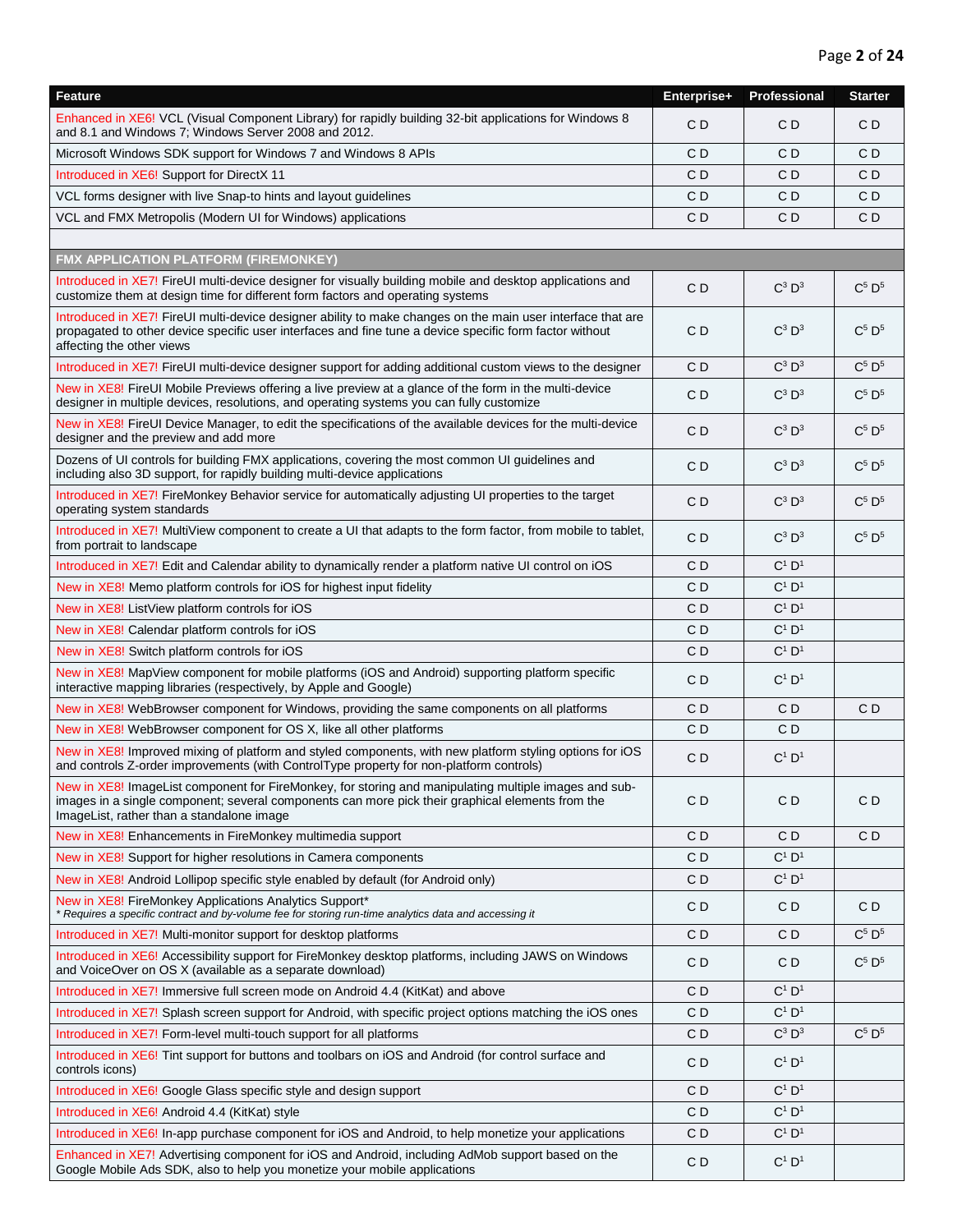| <b>Feature</b>                                                                                                                                                               | Enterprise+ | Professional                  | <b>Starter</b>                |
|------------------------------------------------------------------------------------------------------------------------------------------------------------------------------|-------------|-------------------------------|-------------------------------|
| Introduced in XE6! Push notifications support for mobile platforms, to receive remote notifications even if<br>the app is not running                                        | CD          | $C^1$ $D^1$                   |                               |
| Enhanced in XE8! FireMonkey support for App Tethering across desktop and mobile applications, now<br>including both Wifi and Bluetooth support                               | C D         | $C^1$ $D^1$                   |                               |
| Introduced in XE7! Native Bluetooth APIs (on platforms that fully support the technology)                                                                                    | C D         | $C^3$ $D^3$                   | $C^5$ $D^5$                   |
| Introduced in XE7! Bluetooth LE component (on platforms that fully support the technology)                                                                                   | CD          | $C^3$ $D^3$                   |                               |
| New in XE8! App Tethering extensions and protocol enhancements, including encryption hooks                                                                                   | CD          | CD                            |                               |
| New in XE8! Bluetooth framework improvements and new TBluetooth component for classic Bluetooth<br>connectivity                                                              | CD          | CD                            | $C^5$ $D^5$                   |
| New in XE8! Proximity support based on the "beacons" technology (including the iBeacon and AltBeacon<br>standards) for iOS, Android, and OS X                                | C D         | $C^3$ $D^3$                   |                               |
| Enhanced in XE6! Native message alerts for iOS and Android                                                                                                                   | C D         | $C^1$ $D^1$                   |                               |
| Enhanced in XE6! Custom Pickers for iOS and Android                                                                                                                          | C D         | $C^1$ $D^1$                   |                               |
| Enhanced in XE6! Date Picker for iOS and Android (TDateEdit)                                                                                                                 | C D         | $C^1$ $D^1$                   |                               |
| Enhanced in XE6! Time Picker for iOS and Android                                                                                                                             | СD          | $C^1$ $D^1$                   |                               |
| Enhanced in XE6! Time Picker for Windows and OS X                                                                                                                            | CD          | $C^1$ $D^1$                   | $C^5$ $D^5$                   |
| Phone Dialer Support for iOS and Android                                                                                                                                     | CD          | $C^1$ $D^1$                   |                               |
| Enhanced in XE6! Built-in text editing mode for TEdit and TMemo controls on Android, including<br>Cut/Copy/Paste/Zoom                                                        | C D         | $C^1$ $D^1$                   |                               |
| Enhanced in XE6! Built-in Spell Check Support for text input controls on iOS and Android                                                                                     | C D         | $C^1$ $D^1$                   |                               |
| Built-in text editing mode for TEdit and TMemo controls on iOS, including Cut/Copy/Paste/Zoom                                                                                | CD          | $C^1$ $D^1$                   |                               |
| Introduced in XE6! New SelectDirectory dialog for desktop platforms                                                                                                          | CD          | $C^1$ $D^1$                   |                               |
| New in XE8! InputQuery supporting masked input fields (for password input)                                                                                                   | CD          | $C^1$ $D^1$                   |                               |
| Enhanced in XE8! Notification Center Component for using notifications in your iOS and Android<br>applications; in XE8, you can customize the notification sound             | CD          | $C^1$ $D^1$                   |                               |
| Enhanced in XE6! Gesture support for iOS and Android including swipe (pan), tap, tap and hold, double<br>tap and pinch & zoom                                                | CD          | $C^1$ $D^1$                   |                               |
| Native iOS application styling for iPhone and iPad (Retina and non-Retina) on iOS 6.x and 7.x                                                                                | CD          | $C^1$ $D^1$                   |                               |
| Enhanced in XE7! FireMonkey Mobile Application Wizard with header/footer, tabbed, and master detail<br>templates                                                             | CD          | $C^1$ $D^1$                   |                               |
| Enhanced in XE6! Full set of native iOS and Android styling options for buttons, toolbars, list boxes, sliders,<br>switch controls                                           | CD          | $C^1$ $D^1$                   |                               |
| Enhanced in XE7! Swipe-to-Delete and Pull-to-Refresh on iOS and Android with the ListView component                                                                          | CD          | $C^1$ $D^1$                   |                               |
| Enhanced in XE6! Built-in search filtering for ListView on iOS and Android                                                                                                   | CD          | $C^1$ $D^1$                   |                               |
| Built-in search filtering for ListView on Windows and OS X                                                                                                                   | C D         | C D                           | C <sup>5</sup> D <sup>5</sup> |
| Enhanced in XE8! WebBrowser component for loading and displaying web content in your iOS and<br>Android applications (now with corresponding desktop component)              | CD          | $C^1$ $D^1$                   |                               |
| Enhanced in XE6! Extended ListBox capabilities for iOS and Android, including header/footer/grouped<br>styling, embedded search and expanded LiveBindings support            | CD          | $C^1$ $D^1$                   |                               |
| Enhanced in XE6! Support for various keyboard types on iOS and Android                                                                                                       | CD          | $C^1$ $D^1$                   |                               |
| TMagnifier component for easily zooming in on images and text                                                                                                                | C D         | $C^3$ $D^3$                   | $C^5$ $D^5$                   |
| Enhanced in XE8! TCameraComponent component for accessing the front and back camera, flash, and<br>more.                                                                     | C D         | $C^3$ $D^3$                   | $C^5$ $D^5$                   |
| Enhanced in XE7! TabControl with new settings for using tabs as views and a PlatformDefault tab position<br>to automatically adapt tab layout to the current mobile platform | C D         | $C^3$ $D^3$                   | $C^5$ $D^5$                   |
| Introduced in XE6! Support for TabControl tab icons on Android                                                                                                               | C D         | $C^1$ $D^1$                   |                               |
| FireMonkey Frames for designing portions of the UI and repeating them on multiple forms                                                                                      | CD          | CD                            | CD                            |
| Toggle Device Skin to show/hide mobile device background in the multi-device designer                                                                                        | C D         | $\mathbf{C}^1$ $\mathbf{D}^1$ |                               |
| Introduced in XE7! FireMonkey Save State feature for persisting the forms status between sessions (and<br>when the program is stopped by the operating system)               | C D         | $C^1$ $D^1$                   |                               |
| Mac OS X Full screen Mode                                                                                                                                                    | CD          | C D                           |                               |
| Actions and ActionLists for FireMonkey for better separation of the application logic from the user interface                                                                | C D         | $C^3$ $D^3$                   | $C^5$ $D^5$                   |
| Enhanced in XE6! Ready-to-use action for accessing the camera application on iOS and Android                                                                                 | C D         | $C^1$ $D^1$                   |                               |
| Enhanced in XE6! Ready-to-use action for accessing images from the camera roll on iOS and Android                                                                            | CD          | $C^1$ $D^1$                   |                               |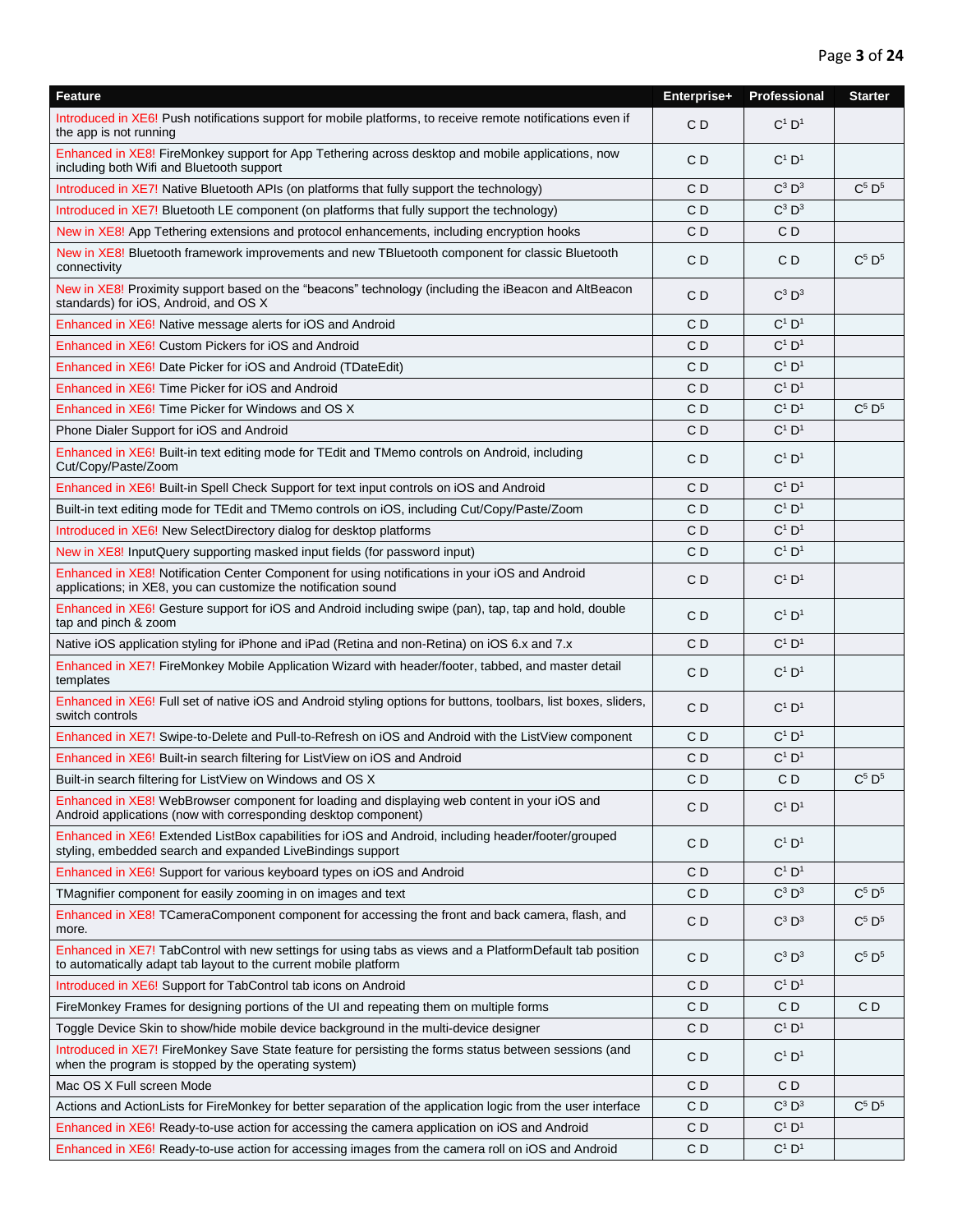| Feature                                                                                                                                                                                                                                            | Enterprise+ | Professional | <b>Starter</b> |
|----------------------------------------------------------------------------------------------------------------------------------------------------------------------------------------------------------------------------------------------------|-------------|--------------|----------------|
| Enhanced in XE6! Share Sheet support on iOS and Android for sharing content via Messaging, Mail,<br>Facebook, Twitter etc.                                                                                                                         | CD          | $C^1$ $D^1$  |                |
| Slide transition action for TTabControl                                                                                                                                                                                                            | C D         | $C^3$ $D^3$  | $C^5$ $D^5$    |
| FireMonkey control anchors for flexible positioning and sizing of the visual controls                                                                                                                                                              | C D         | $C^3$ $D^3$  | $C^5$ $D^5$    |
| Layout Managers (Flow Layout, Grid Layout) for flexibiel child controls positioning and sizing                                                                                                                                                     | C D         | $C^3$ $D^3$  | $C^5$ $D^5$    |
| Multimedia support for playing popular video and audio formats                                                                                                                                                                                     | СD          | $C^3$ $D^3$  | $C^5$ $D^5$    |
| Location Services component for GPS or triangulation, including geocoding support                                                                                                                                                                  | СD          | $C^3$ $D^3$  | $C^5$ $D^5$    |
| Enhanced in XE6! Orientation sensor (gyroscope/compass) on iOS and Android                                                                                                                                                                         | CD          | $C^1$ $D^1$  |                |
| Orientation sensor (gyroscope/compass) on Windows (requires compatible hardware)                                                                                                                                                                   | СD          | CD           | CD             |
| Enhanced in XE6! Motion Sensor component for accelerometer access on iOS and Android                                                                                                                                                               | СD          | $C^1$ $D^1$  |                |
| Motion Sensor component for accelerometer access on Windows (requires compatible hardware)                                                                                                                                                         | C D         | CD           | C D            |
| 3D File Import Support                                                                                                                                                                                                                             | C D         | C D          | CD             |
| Mac OS X native style and high resolution native Retina Style                                                                                                                                                                                      | СD          | C D          |                |
| Non-Client Area Application Styling for Windows and Mac                                                                                                                                                                                            | C D         | CD           | $C^5$ $D^5$    |
| Metropolis UI Style for Windows 7, Windows 8 and 8.1, with grid page side scrolling, application toolbar<br>support, and MetropolisUIListBox support for list boxes and custom grid layouts                                                        | CD          | CD           | CD             |
| Support for Windows 8 gestures                                                                                                                                                                                                                     | C D         | CD           | СD             |
| Edit control with stylable glyph with built-in style support for search bar, password control and more                                                                                                                                             | C D         | C D          | СD             |
| Animated progress glyphs, including Windows 8 ring                                                                                                                                                                                                 | СD          | C D          | СD             |
| StyleLookUp support with preview of available designs for the selected component                                                                                                                                                                   | СD          | C D          | CD             |
| FireMonkey project templates for Metropolis UI (blank, grid and split layout);                                                                                                                                                                     | СD          | C D          | CD             |
| Easy one-click Metropolis UI form converter for existing forms                                                                                                                                                                                     | СD          | C D          | CD             |
| Shared external redistributable bitmap style designer for VCL and FMX                                                                                                                                                                              | CD          | CD           | CD             |
| FireMonkey bitmap based styles                                                                                                                                                                                                                     | C D         | CD           | C D            |
| Extended in XE8! Bitmap Style Designer enhancement, including new templates for Windows, Mac OS and<br>Android Lollipop styles, ability to create blank styles for different platforms, and to adjust objects for<br>different graphic resolutions | СD          | $C^3$ $D^3$  | $C^5$ $D^5$    |
| Native UI and custom UI control styles                                                                                                                                                                                                             | СD          | $C^3$ $D^3$  | $C^5$ $D^5$    |
| Improved Text and Memo control performance                                                                                                                                                                                                         | СD          | C D          | CD             |
| FireMonkey Visual Form Inheritance                                                                                                                                                                                                                 | CD          | CD           | CD             |
| Use one shader language for all rendering libraries (OpenGL or Direct3D)                                                                                                                                                                           | СD          | C D          | CD             |
| On-screen keyboard support for Windows touch devices                                                                                                                                                                                               | СD          | C D          | СD             |
|                                                                                                                                                                                                                                                    |             |              |                |
| <b>VISUAL COMPONENT LIBRARY (VCL)</b>                                                                                                                                                                                                              |             |              |                |
| Object-oriented, fully extensible and reusable visual component library (VCL) and applications architecture                                                                                                                                        | СD          | C D          | C D            |
| Visual Form Inheritance and Form linking to reduce coding and simplify maintenance                                                                                                                                                                 | CD          | CD           | CD             |
| Frames for building and reusing compound components                                                                                                                                                                                                | C D         | CD           | CD             |
| Object Repository for storing and reusing forms, Data Modules, and experts                                                                                                                                                                         | C D         | C D          | C D            |
| Object Inspector to set component properties and events                                                                                                                                                                                            | C D         | C D          | C D            |
| Windows components fully integrated with the Windows API                                                                                                                                                                                           | C D         | C D          | C D            |
| VCL Form Designer to visually build native Windows applications                                                                                                                                                                                    | C D         | C D          | CD             |
| VCL source code to extend and debug components                                                                                                                                                                                                     | C D         | C D          | C D            |
| New in XE8! VCL Font Scaling improvements for higher DPI and higher resolution monitors                                                                                                                                                            | C D         | CD.          | CD             |
| New in XE8! VCL Applications Analytics Support*<br>* Requires a specific contract and by-volume fee for storing run-time analytics data and accessing it                                                                                           | C D         | C D          | C D            |
| Introduced in XE6! VCL sensor components for Windows tablets                                                                                                                                                                                       | C D         | C D          | C D            |
| Enhanced in XE8! VCL support for App Tethering across desktop and mobile applications, with Wifi and<br><b>Bluetooth support</b>                                                                                                                   | C D         | C D          |                |
| Introduced in XE7! Native support for Bluetooth APIs                                                                                                                                                                                               | C D         | CD           |                |
| Introduced in XE7! Bluetooth LE component (requires Windows 8)                                                                                                                                                                                     | CD          | CD           |                |
| New in XE8! VCL App Tethering extensions and protocol enhancements, including encryption hooks                                                                                                                                                     | CD          | CD           |                |
| New in XE8! Bluetooth framework improvements and new TBluetooth component for classic Bluetooth                                                                                                                                                    | CD          | CD           |                |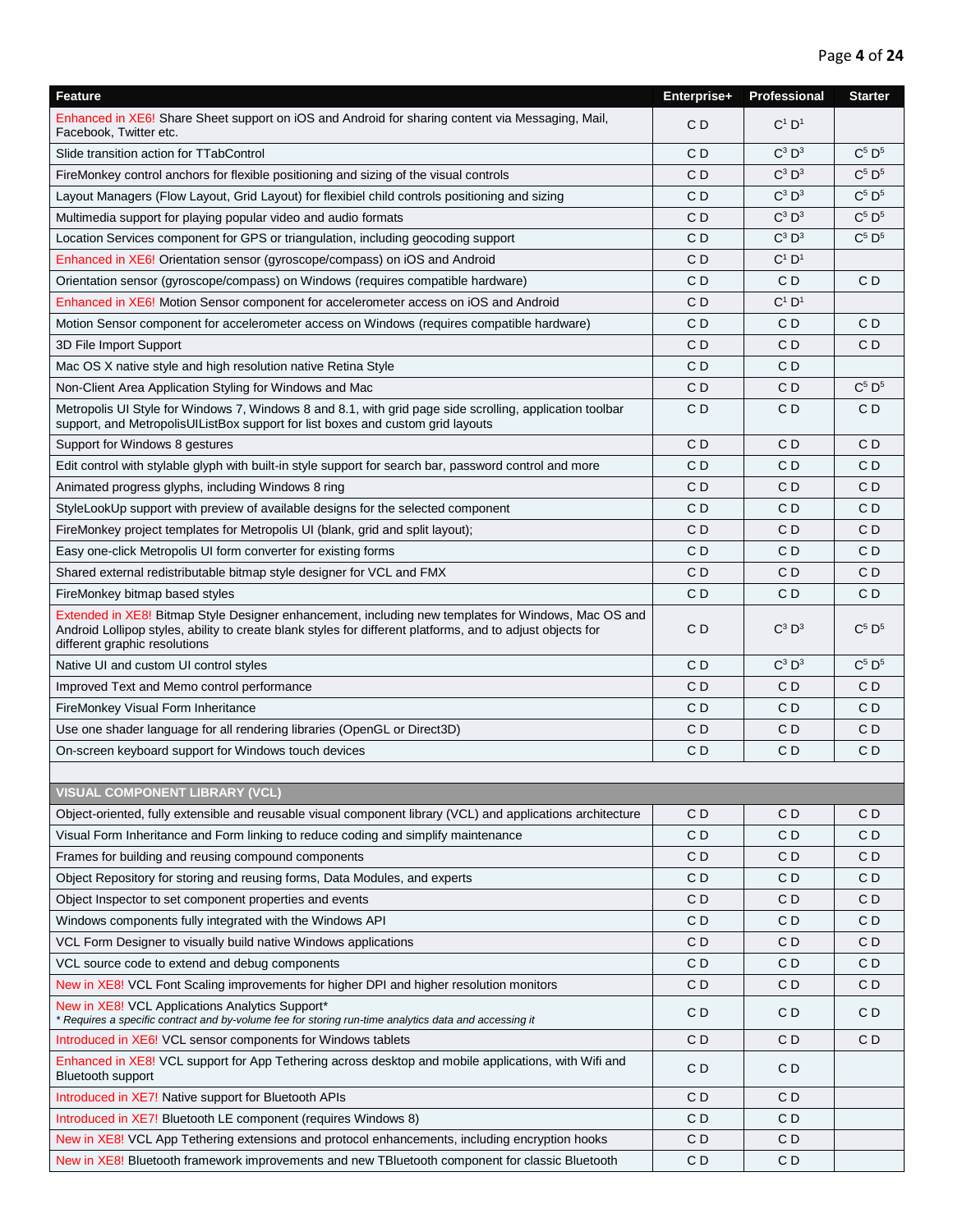| Feature                                                                                                                                                                                                                                                     | Enterprise+    | Professional   | <b>Starter</b> |
|-------------------------------------------------------------------------------------------------------------------------------------------------------------------------------------------------------------------------------------------------------------|----------------|----------------|----------------|
| Introduced in XE6! Taskbar component supporting taskbar buttons progress bars, overlay icons, custom<br>buttons, and multiple previews                                                                                                                      | CD             | CD             | CD             |
| Introduced in XE7! JumpList component for adding custom menus to taskbar buttons                                                                                                                                                                            | C <sub>D</sub> | C <sub>D</sub> | C <sub>D</sub> |
| VCL support for the Win64 API on Windows operating system                                                                                                                                                                                                   | CD             | CD             | CD             |
| VCL Metropolis Project Templates (blank, grid, split layout)                                                                                                                                                                                                | C D            | CD             | CD             |
| VCL Metropolis styles for Windows 7, Windows 8 and 8.1                                                                                                                                                                                                      | CD             | CD             | CD             |
| VCL style support for Ribbon controls                                                                                                                                                                                                                       | CD             | CD             | CD             |
| Easy one-click Metropolis VCL form converter                                                                                                                                                                                                                | CD             | CD             | CD             |
| VCL Styles: Create VCL applications with enhanced GUI                                                                                                                                                                                                       | C D            | CD             | CD             |
| Professional looking custom styles such as the Graphite series for VCL                                                                                                                                                                                      | CD             | CD             | C <sub>D</sub> |
| Create your own custom styles with the VCL Style Designer                                                                                                                                                                                                   | CD             | CD             | CD             |
| Introduced in XE6! Support for styling of main menus, popup menus, and system menus                                                                                                                                                                         | CD             | C <sub>D</sub> | CD             |
| Introduced in XE6! New VCL styles including Windows touch tablets optimized styles                                                                                                                                                                          | СD             | CD             | C D            |
| New in XE8! New TabletLight, Sky, and Glow VCL styles                                                                                                                                                                                                       | CD             | CD             | CD             |
| Theming and styling support for TGrid descendants                                                                                                                                                                                                           | C D            | CD             | CD             |
| Support for Windows theming of applications                                                                                                                                                                                                                 | CD             | CD             | CD             |
| Integrated gesturing framework with multi-OS support for Windows 8 and Windows 7                                                                                                                                                                            | CD             | CD             | C <sub>D</sub> |
| Gesture Designer enables full control of all gesture design and interaction                                                                                                                                                                                 | CD             | CD             | CD             |
| Gesture components (TGestureListView, TGesturePreview, TGestureRecorder) to build gesture creation<br>and management into VCL based applications                                                                                                            | CD             | CD             | CD             |
| Interactive multi-touch gestures for pan, zoom, rotate, tap, double tap, tap and hold (requires multi-touch<br>enabled OS)                                                                                                                                  | C <sub>D</sub> | C <sub>D</sub> | CD             |
| TTouchKeyboard a virtual keyboard for enhanced non-keyboard interface interactions that support multiple<br>locales and languages                                                                                                                           | CD             | CD             | CD             |
| Ribbon Controls components for creating Microsoft Office style ribbon interfaces including ribbon, ribbon<br>application menu bar, combobox, toolbar and tips                                                                                               | C <sub>D</sub> | CD             | CD             |
| Recently added VCL Components: TCategoryPanelGroup, TButtonedEdit, TLinkLabel, TBalloonHint                                                                                                                                                                 | C <sub>D</sub> | C <sub>D</sub> | C <sub>D</sub> |
| Enhancements to existing controls: TButton, TEdit, TProgressBar, TListView, TTreeView, TRichEdit,<br>TImageList                                                                                                                                             | CD             | CD             | CD             |
| Full support for PNG image format in TImage and TImageList                                                                                                                                                                                                  | C D            | CD             | CD             |
| Icons can be assigned to Bitmaps                                                                                                                                                                                                                            | CD             | CD             | CD             |
| Support for Windows Imaging Component (WIC) including JPEG, TIFF, GIF, PNG, BMP, and HD Photo<br>image formats. RAW camera formats (such as NRW, NEF, CRW, CR2, RW2, ARW, SR2, SRF, ORF, PEF,<br>and DNG) also supported with manufacturer supplied codecs. | C D            | C D            | C <sub>D</sub> |
| TImageList support for all graphics formats contained in TImage                                                                                                                                                                                             | CD             | CD             | CD             |
| Import Component wizard to import a type library, ActiveX control or .NET Assembly                                                                                                                                                                          | CD             | C <sub>D</sub> |                |
| Component wizard to create the unit for a new component                                                                                                                                                                                                     | CD             | CD             | CD             |
| Standard components including frame, edit, menu, button, label, checkbox, list box, combo box, panel and<br>action list                                                                                                                                     | CD             | CD             | CD             |
| Additional components including graphical buttons, image, shape, scroll box, splitter, buttoned edit, tabs,<br>panels, action toolbar, and color map                                                                                                        | CD             | CD             | C <sub>D</sub> |
| Win32 components including page control, image list, rich edit, progress bar, date time, calendar, toolbar,<br>tree view and list view                                                                                                                      | CD             | CD             | C <sub>D</sub> |
| System components including timer, paint box, media player, OLE container and DDE                                                                                                                                                                           | C <sub>D</sub> | CD             | CD             |
| Dialog components including open, save, open/save picture, open/save text, font, color, print, printer setup,<br>find, replace and page setup                                                                                                               | CD             | CD             | CD             |
| Data Access Controls via datasource and the use of data-aware controls                                                                                                                                                                                      | C <sub>D</sub> | CD             | CD             |
| Data Controls including dbgrid, navigator, text, edit, memo, image, listbox, combo box, checkbox,<br>radiogroup, lookup and rich edit                                                                                                                       | CD             | CD             | CD             |
| Enhanced in XE6! TWebBrowser supporting a recent version of the Microsoft IE ActiveX                                                                                                                                                                        | CD             | CD             |                |
| Task dialog component and enhanced Windows 6.x dialog components for file open and file save                                                                                                                                                                | CD             | C <sub>D</sub> | CD             |
|                                                                                                                                                                                                                                                             |                |                |                |
| <b>COM/DCOM SUPPORT</b>                                                                                                                                                                                                                                     |                |                |                |
| Full COM/ActiveX support enabling transparent access to IDL and code, source control friendly, and<br>allowing total control over implementation of COM and ActiveX objects                                                                                 | CD             | CD             | CD             |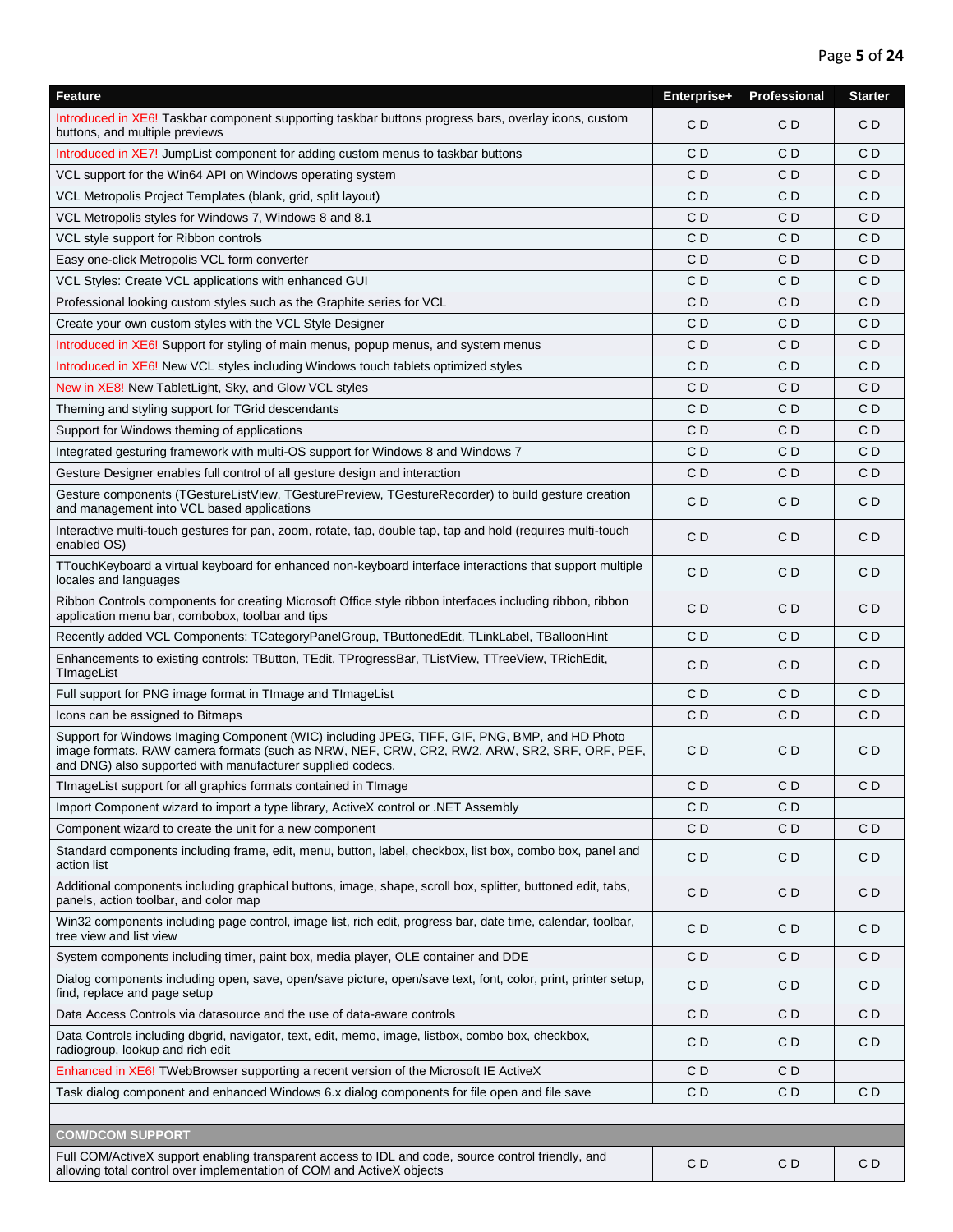| Feature                                                                                                                                                                                 | Enterprise+    | Professional   | <b>Starter</b> |
|-----------------------------------------------------------------------------------------------------------------------------------------------------------------------------------------|----------------|----------------|----------------|
| ActiveX for Win 64                                                                                                                                                                      | C <sub>D</sub> | CD             |                |
| Wizards support wrapping existing VCL components as ActiveX controls                                                                                                                    | C D            | CD             | CD             |
| Import .NET assemblies as COM objects in Win32 VCL applications                                                                                                                         | C D            | CD             | C <sub>D</sub> |
| DCOM support                                                                                                                                                                            | CD             | CD             |                |
| Legacy support for DataSnap/MIDAS COM/DCOM based multi-tier database application framework                                                                                              | C <sub>D</sub> | C <sub>D</sub> |                |
| Advanced Type Library Editor that manages IDL, making COM development completely transparent.                                                                                           | C <sub>D</sub> | C <sub>D</sub> |                |
| History Manager supports IDL, with automatic multi-level file backups, file differencing and restore                                                                                    | CD             | C <sub>D</sub> |                |
| Support for Automation Object event handling                                                                                                                                            | C <sub>D</sub> | CD             |                |
| Create reusable native 32-bit dynamically linked libraries (.DLL), COM controls (.OCX), and standalone<br><b>COM</b> executable                                                         | CD             | CD             | C <sub>D</sub> |
| Create reusable native 64-bit dynamically linked libraries (.DLL), COM controls (.OCX), and standalone<br><b>COM</b> executable                                                         | CD             | CD             |                |
| <b>COM Object Wizard</b>                                                                                                                                                                | C <sub>D</sub> | C <sub>D</sub> |                |
| Microsoft ActiveX® Control Data binding                                                                                                                                                 | C <sub>D</sub> | CD             |                |
| Import COM servers as components to develop visually                                                                                                                                    | C <sub>D</sub> | C <sub>D</sub> |                |
|                                                                                                                                                                                         |                |                |                |
| <b>VISUAL LIVEBINDINGS</b>                                                                                                                                                              |                |                |                |
| Visually connect component properties and data                                                                                                                                          | CD             | CD             |                |
| Easily replace prototype data with real ClientDataSet data with one click                                                                                                               | C D            | CD             |                |
| Context sensitive LiveBindings Wizard supporting both dbExpress and FireDAC                                                                                                             | CD             | CD             |                |
| Support for QuickBinding components                                                                                                                                                     | C <sub>D</sub> | C <sub>D</sub> |                |
| Ability to visually add and bind to additional component properties                                                                                                                     | C <sub>D</sub> | C <sub>D</sub> |                |
| Color coded component properties easily identify bindable members                                                                                                                       | C <sub>D</sub> | C <sub>D</sub> |                |
| Zoom control for Visual LiveBindings Designer                                                                                                                                           | CD             | C <sub>D</sub> |                |
| Ability to save image of current LiveBindings Designer layout                                                                                                                           | CD             | CD             |                |
| Hide visual elements on right-click                                                                                                                                                     | CD             | CD             |                |
| Integrated Layers Management system for LiveBindings Designer with Photoshop® like layers, allowing<br>you to visually organize and hide set of elements in the LiveBindings Designer   | CD             | CD             |                |
| Easily launch the LiveBindings Designer with the right-click 'Bind Visually' command on the form designer                                                                               | C <sub>D</sub> | C <sub>D</sub> |                |
| Tools Options support for LiveBindings Designer to show/hide certain components from the visual<br>LiveBindings Designer view and enable/disable Wizard option in right-click menu      | C <sub>D</sub> | CD             |                |
|                                                                                                                                                                                         |                |                |                |
| <b>INTEGRATED BUILD TOOLS AND PROJECT SUPPORT</b>                                                                                                                                       |                |                |                |
| IDE support for building and managing projects for 32-bit Windows                                                                                                                       | C <sub>D</sub> | C <sub>D</sub> | C <sub>D</sub> |
| IDE support for building and managing projects for 64-bit Windows                                                                                                                       | C <sub>D</sub> | CD             |                |
| IDE support for building and managing projects for OS X and targeting OS X builds for Mac OS X App<br>Store                                                                             | C <sub>D</sub> | CD             |                |
| Enhanced in XE6! Use MSBuild externally from the IDE to compile very large projects with the Delphi<br>compiler                                                                         | D              | D              | D              |
| FireMonkey application wizards                                                                                                                                                          | CD             | CD             | C <sub>D</sub> |
|                                                                                                                                                                                         |                |                |                |
| Enhanced in XE7! Define Android application settings, including supported orientations, and use the new<br>Entitlement lists to include advertising and notifications support in an app | C <sub>D</sub> | $C^1$ $D^1$    |                |
| Enhanced in XE8! IDE support for adding Java classes to an Android app classes.dex library and<br>customizing it                                                                        | C <sub>D</sub> | $C^1$ $D^1$    |                |
| Enhanced in XE8! Java2OP (Java to Object Pascal) API headers translation tool (for Android)                                                                                             | C D            | $C^1$ $D^1$    |                |
| Enhanced in XE8! Define info.plist application settings including supported orientations in the IDE                                                                                     | C D            | $C^1$ $D^1$    |                |
| Enhanced in XE8! Deploy apps to the iOS Device (Debug/Ad Hoc/ App Store)                                                                                                                | CD             | $C^1$ $D^1$    |                |
| Define iOS application splash screens and mobile app icons in the IDE                                                                                                                   | CD             | $C^1$ $D^1$    |                |
| Enhanced in XE6! Deploy apps to Android devices (Debug/App Store)                                                                                                                       | C <sub>D</sub> | $C^1$ $D^1$    |                |
| Enhanced in XE8! Platform Assistant for deploying and debugging across platforms                                                                                                        | C <sub>D</sub> | CD             |                |
| Introduced in XE7! Platform Assistant Manager Mac OS X tray app that helps managing multiple versions<br>of Platform Assistant (PAServer)                                               | CD             | CD             |                |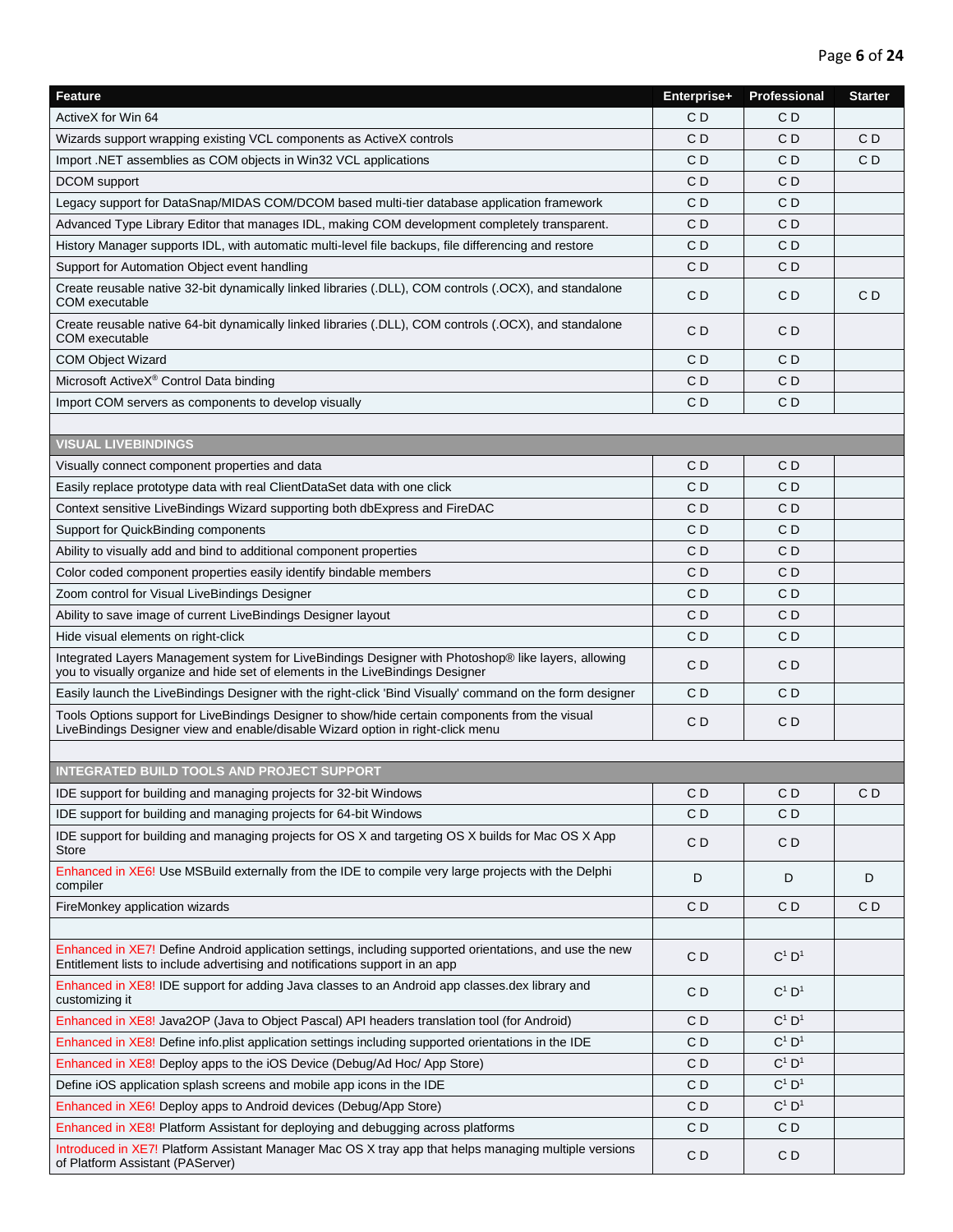| Feature                                                                                                                                                              | Enterprise+ | Professional         | <b>Starter</b> |
|----------------------------------------------------------------------------------------------------------------------------------------------------------------------|-------------|----------------------|----------------|
| Deployment Manager: Deploy to iOS                                                                                                                                    | CD          | $C^1$ D <sup>1</sup> |                |
| Deployment Manager: Deploy to Android                                                                                                                                | CD          | $C^1$ $D^1$          |                |
| Deployment Manager: Deploy to OS X, 32-bit Windows and 64-bit Windows                                                                                                | C D         | CD                   | $C^5$ $D^5$    |
| Introduced in XE7! Automatic inclusion of project files (like media files and resource files) to the<br>Deployment Manager                                           | СD          | CD                   |                |
| Project Manager view menu for directory (nested), directory (flat) and list view of files in a project and with<br>an enhanced status bar for more file information. | C D         | C D                  | C D            |
| File manipulation and creation through the Project Manager facilities                                                                                                | CD          | C D                  | CD             |
| Flexible build system leveraging MSBuild with identical build process from the IDE or command line                                                                   | CD          | CD                   | CD             |
| Enhanced in XE8! Delphi 1 through XE7 project import and C++Builder 3 through XE7 project import                                                                     | C D         | CD.                  | C D            |
| Build Configurations provide flexibility to organize multiple build settings for all compiler, linker options, and<br>platform support                               | СD          | C D                  | CD             |
| Named option sets to save and apply build configurations to any project                                                                                              | CD          | C D                  | СD             |
| Share option-sets between build configurations and between projects                                                                                                  | CD          | C D                  | CD             |
| Multi-select files in the Project Manager                                                                                                                            | C D         | C D                  | CD             |
| File Browser - Windows shell integrated into the IDE                                                                                                                 | C D         | C D                  | C D            |
| Build Events for pre-build and post-build on project and file levels                                                                                                 | CD          | CD                   | CD             |
| Project dependency checking                                                                                                                                          | СD          | C D                  | C D            |
| IDE Studio personality indicator – shows which is active when multiple languages are available                                                                       | СD          | C D                  | C D            |
| Project level build ordering                                                                                                                                         | C D         | C D                  | C D            |
| Build/Make from here – Make or build current project and all later projects                                                                                          | CD          | C D                  | CD             |
| Additional command line tools include Microsoft Resource Compiler, TDump utility to structurally analyze<br>EXE, OJB, and LIB files, GREP tool, and MAKE tool        | CD          | CD                   | CD             |
|                                                                                                                                                                      |             |                      |                |
| <b>LANGUAGE AND RUNTIME LIBRARY FEATURES</b>                                                                                                                         |             |                      |                |
| Introduced in XE7! Parallel Programming library for easy development of asynchronous code and faster<br>multi-core applications, without coding threads manually     | CD          | CD                   | CD             |
| Introduced in XE7! System. Threading unit supporting parallel for loops, tasks scheduling and futures                                                                | CD          | CD                   | C <sub>D</sub> |
| Enhanced in XE6! Automatic Reference Counting in iOS and Android ARM compilers                                                                                       | CD          | $C^1$ $D^1$          |                |
| Enhanced in XE6! Optimized Unicode strings handling in iOS and Android ARM compilers                                                                                 | CD          | $C^1$ $D^1$          |                |
| Introduced in XE7! Improved initialization for dynamic arrays and support for mixing and matching constant<br>and dynamic arrays                                     | D           | D                    | D              |
| Introduced in XE7! New string-like operations on dynamic arrays including + operator concatenation, Insert<br>and Delete                                             | D           | D                    | D              |
| New in XE8! Simplified array initialization and construction for C++ Clang-based compilers                                                                           | С           | С                    | С              |
| Compiler option to treat warnings as errors                                                                                                                          | D           | D                    | D              |
| Delphi and C++ RTL for 32-bit Windows                                                                                                                                | CD          | C D                  | C <sub>D</sub> |
| Delphi and C++ RTL for 64-bit Windows                                                                                                                                | CD          | CD                   |                |
| Delphi and C++ packages support for 32-bit applications                                                                                                              | C D         | C D                  | CD             |
| Delphi packages support in 64-bit Windows                                                                                                                            | D           | D                    |                |
| Introduced in XE6! C++ packages support in 64-bit Windows                                                                                                            | C           | C                    |                |
| Delphi and C++ RTL for OS X                                                                                                                                          | C D         | C D                  |                |
| Delphi and C++ RTL for iOS                                                                                                                                           | C D         | $C^1$ $D^1$          |                |
| New in XE8! iOS 64-bit API headers and RTL integration for Delphi and C++                                                                                            | CD          | $C^1$ $D^1$          |                |
| Delphi RTL for Android                                                                                                                                               | D           | D                    |                |
| Introduced in XE6! C++ RTL for Android                                                                                                                               | C           | C                    |                |
| Introduced in XE6! DirectX 11 Support on Windows                                                                                                                     | CD          | C <sub>D</sub>       | CD             |
| Enhanced in XE6! OpenGL 4.3 support                                                                                                                                  | CD          | CD                   | CD             |
| ANSI/ISO C++11 and 99 Standard language conformance and Boost support for 64-bit                                                                                     | C           | С                    |                |
| #pragma once support that allows for better compatibility with MSVC and also acts as a header guard                                                                  | C           | C                    | C              |
| [[deprecated]] attribute to flag constructs as deprecated                                                                                                            | C           | C                    | C              |
| Secure C library functions                                                                                                                                           | С           | С                    | С              |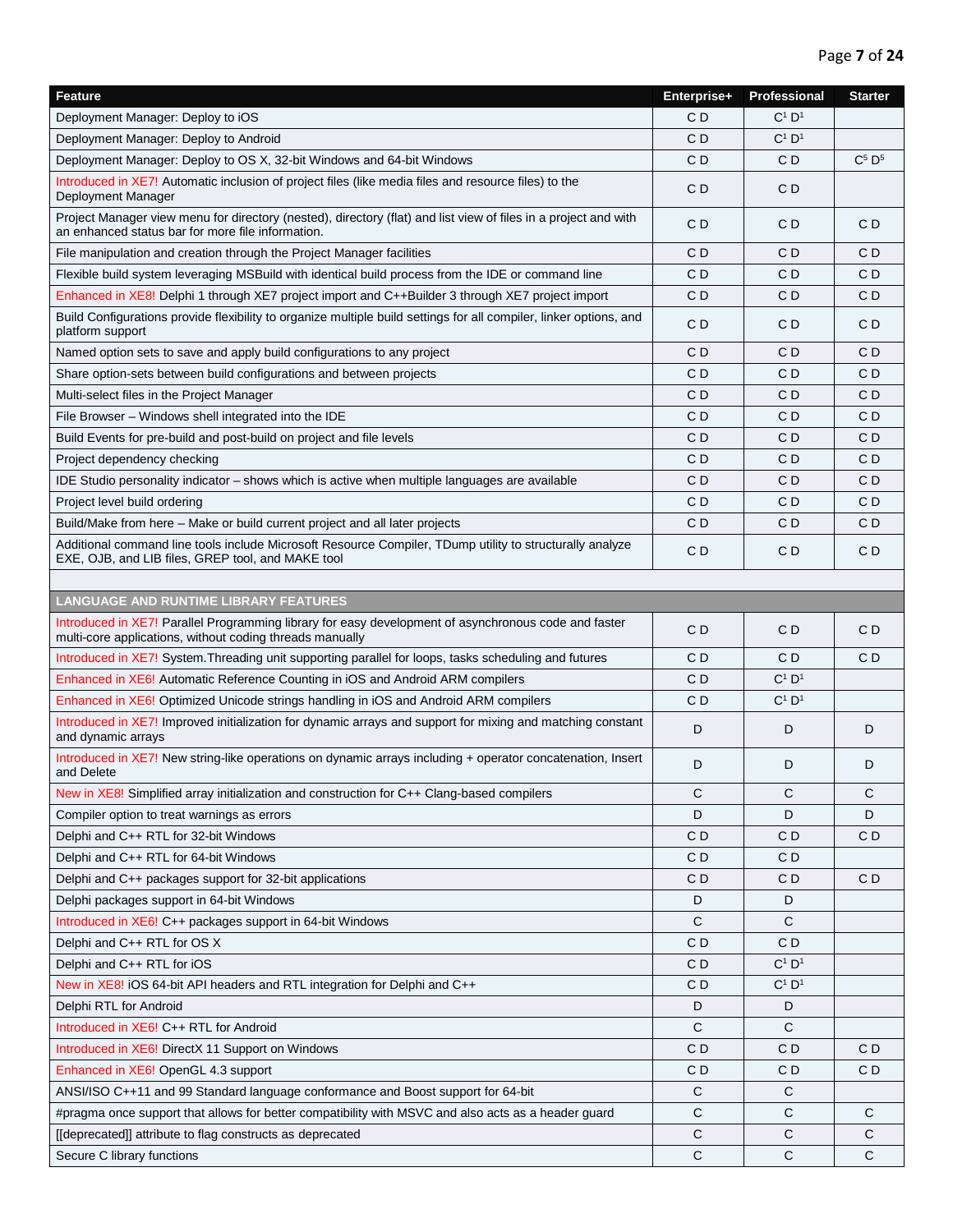| <b>Feature</b>                                                                                                                                                                         | Enterprise+    | <b>Professional</b> | <b>Starter</b> |
|----------------------------------------------------------------------------------------------------------------------------------------------------------------------------------------|----------------|---------------------|----------------|
| Enhanced compiler switches for XML representation of source code                                                                                                                       | C D            | СD                  | СD             |
| Custom evaluators for C++ Strings types                                                                                                                                                | С              | C                   | C              |
| Linker error handling to improve memory management flexibility and resolution                                                                                                          | С              | C                   | C              |
| Extensible, cross platform, framework agnostic login credentials service                                                                                                               | C D            | C D                 | C D            |
| Class, record, and intrinsic types helpers                                                                                                                                             | D              | D                   | D              |
| Predefined helpers for core types such as string, char, integer and other ordinal types, and floating point<br>types                                                                   | D              | D                   | D              |
| Native zip file support                                                                                                                                                                | C D            | СD                  | C D            |
| RTTI for indexed properties and RTL support                                                                                                                                            | D              | D                   | D              |
| C++ RTTI compatibility with Delphi                                                                                                                                                     | С              | С                   | C              |
| Enhanced in XE7! Dinkumware STL for Win64                                                                                                                                              | C              | C                   |                |
| Enhanced in XE7! Boost Libraries for Win64 (available via GetIt)                                                                                                                       | С              | С                   |                |
| Enhanced in XE7! Updated STL support on iOS                                                                                                                                            | С              | $\rm C^1$           |                |
| Boost for OS X                                                                                                                                                                         | С              | C                   |                |
| Dinkumware STL with iterator debugging                                                                                                                                                 | C              | C                   | С              |
| ANSI/ISO standard library Technical Report 1                                                                                                                                           | C              | C                   | C              |
| Enhanced in XE7! Regular Expressions (Regex) library                                                                                                                                   | СD             | C D                 | СD             |
| Object-oriented path, file and directory I/O classes                                                                                                                                   | C D            | C D                 | CD             |
| New in XE8! Box2D physics engine, for manipulating on-screen objects according to the rules of physics                                                                                 | C D            | $C^3$ $D^3$         |                |
| New in XE8! Object Pascal interfaces for the Box2D physics engine                                                                                                                      | D              | $D^3$               |                |
| Reflection support for exposure of Methods, Fields, and Properties to support dynamic invocations and<br>other meta-programming approaches (Enhanced RTTI)                             | D              | D                   | D              |
| Custom attribute support for most code elements – types, fields, properties, methods, and parameters                                                                                   | D              | D                   | D              |
| TStringBuilder for easier and faster string concatenation                                                                                                                              | СD             | C D                 | CD             |
| <b>Enhanced in XE7! Generics with full RTL list and collection support</b>                                                                                                             | D              | D                   | D              |
| Enhanced in XE6! JSON management classes, including parsing the producing JSON                                                                                                         | C D            | C D                 | СD             |
|                                                                                                                                                                                        |                |                     |                |
| Introduced in XE7! New System.NetEncoding RTL unit for Web encoding and decoding (Base64, HTML,<br>URL)                                                                                | C D            | C D                 | CD             |
| New in XE8! New System. Hash RTL unit, with hash functions to support the new HTTP framework                                                                                           | C <sub>D</sub> | CD                  | C <sub>D</sub> |
| New in XE8! New HTTP client framework, mapped to platforms libraries on all supported platforms,<br>including also platform HTTPS support (with no need to deploy the OpenSLL library) | CD             | C D                 | CD             |
| New in XE8! New NetHTTPClient and NetHTTPRequest components, offering easy access to the HTTP<br>client framework                                                                      | C D            | C D                 | C D            |
| New in XE8! Support for native HTTP(S) client libraries on Windows                                                                                                                     | C D            | C D                 | CD             |
| New in XE8! Support for native HTTP(S) client libraries on OS X                                                                                                                        | CD             | CD                  |                |
| New in XE8! Support for native HTTP(S) client libraries on mobile platforms (iOS and Android)                                                                                          | CD             | $C^1$ $D^1$         |                |
| Support for localized resources                                                                                                                                                        | CD             | C D                 | C D            |
| Improved standard C++ heap manager                                                                                                                                                     | $\mathsf{C}$   | C                   | C              |
| Optimized string/memory handling functions                                                                                                                                             | C              | С                   | С              |
| UnicodeString type as the default string type and support for Unicode char manipulation                                                                                                | D              | D                   | D              |
| UnicodeString class                                                                                                                                                                    | С              | С                   | С              |
| Unicode character types char16_t and char32_t                                                                                                                                          | С              | С                   | С              |
| Move semantics with rvalue references                                                                                                                                                  | С              | C                   | C              |
| <b>Explicit conversion operators</b>                                                                                                                                                   | С              | $\mathsf{C}$        | C              |
| Static assertions                                                                                                                                                                      | C              | C                   | C              |
| Full type trait support                                                                                                                                                                | C              | C                   | C              |
| <b>Extern templates</b>                                                                                                                                                                | С              | С                   | С              |
| [[final]] and [[noreturn]] attributes                                                                                                                                                  | С              | С                   | C              |
| Decltype keyword                                                                                                                                                                       | C              | C                   | C              |
| Anonymous methods (or closures)                                                                                                                                                        | D              | D                   | D              |
| Scoped enumerations                                                                                                                                                                    | C D            | CD                  | CD             |
| Expression evaluation in compiler directives                                                                                                                                           | CD             | CD                  | C <sub>D</sub> |
|                                                                                                                                                                                        |                |                     |                |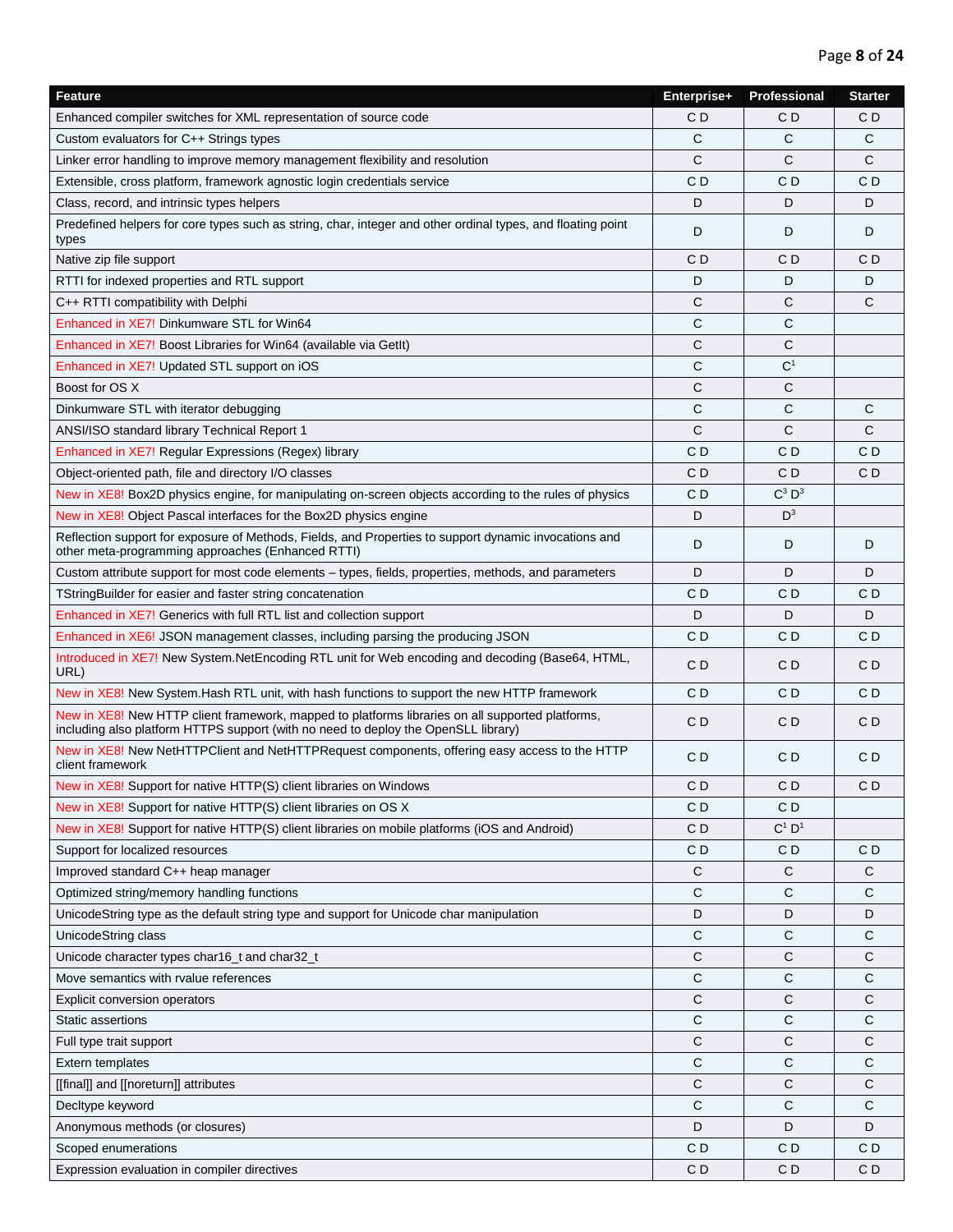| Feature                                                                                                                                                                                                                                                                                                                                                                  | Enterprise+    | Professional   | <b>Starter</b> |
|--------------------------------------------------------------------------------------------------------------------------------------------------------------------------------------------------------------------------------------------------------------------------------------------------------------------------------------------------------------------------|----------------|----------------|----------------|
| Custom variants with support of your own data types, complex numbers, safe arrays, and passing variants<br>through data sets                                                                                                                                                                                                                                             | CD             | CD             | CD             |
| Variant support for Int64, unsigned types and Unicode strings                                                                                                                                                                                                                                                                                                            | CD             | CD             | CD             |
|                                                                                                                                                                                                                                                                                                                                                                          |                |                |                |
| PERSONAL DEVELOPER PRODUCTIVITY                                                                                                                                                                                                                                                                                                                                          |                |                |                |
| New in XE8! GetIt Library Manager for easy discovery, download and update of source code libraries,<br>components, and other features from Embarcadero GetIt servers*<br>* Use of GetIt requires Internet connectivity. The feature is not available to off-line developers.                                                                                             | C D            | C D            |                |
| New in XE8! Configuration settings migration tool, to migrate configurations of older versions of the product<br>to a newer version, or between different installations of the same version                                                                                                                                                                              | CD             | C D            | C <sub>D</sub> |
| Enhanced in XE8! Start Here page redesign                                                                                                                                                                                                                                                                                                                                | C D            | C D            | СD             |
| New in XE8! Castalia plug-in integrated with the IDE                                                                                                                                                                                                                                                                                                                     | C D            | C D            |                |
| New in XE8! Project statistics information for activity tracking and to better understand team productivity                                                                                                                                                                                                                                                              | CD             | CD             |                |
| New in XE8! Clipboard history, keeping track of the content of past cut and copy operations, to paste it<br>once more                                                                                                                                                                                                                                                    | C <sub>D</sub> | C <sub>D</sub> |                |
| New in XE8! Multi-paste support to let you perform the same paste operation on multiple source code lines<br>at once                                                                                                                                                                                                                                                     | C <sub>D</sub> | C <sub>D</sub> |                |
| New in XE8! Stack bookmarks to improve code navigation                                                                                                                                                                                                                                                                                                                   | CD             | CD             |                |
| New in XE8! Modeless and context-sensitive Castalia refactoring support, including: renaming variables,<br>classes, field and properties; inlining, introducing and splitting local variables; removing unused variables;<br>eliminating with statements; extracting methods; adding parameters; and moving classes to a different unit<br>(Object Pascal language only) | D              | D              |                |
| New in XE8! Castalia editor plug-in, with many new features for faster and more effective coding                                                                                                                                                                                                                                                                         | СD             | CD             |                |
| New in XE8! Selection expansion and prototype synchronization (Object Pascal language only)                                                                                                                                                                                                                                                                              | D              | D              |                |
| New in XE8! Parenthesis matching, flow control highlighting, and structural highlighting                                                                                                                                                                                                                                                                                 | C D            | C D            |                |
| New in XE8! Flow control highlighting, to visually see the flow jumps in your code directly in the editor                                                                                                                                                                                                                                                                | D              | D              |                |
| New in XE8! Code navigation toolbar with classes and methods combo boxes at the top of the editor<br>(Object Pascal language only)                                                                                                                                                                                                                                       | D              | D              |                |
| New in XE8! Smart keys                                                                                                                                                                                                                                                                                                                                                   | CD             | CD             |                |
| New in XE8! Smart symbol search (Object Pascal language only)                                                                                                                                                                                                                                                                                                            | D              | D              |                |
| New in XE8! Castalia code analysis to track code quality, with several code statistics like length,<br>parameters, nested statements, cyclomatic complexity (Object Pascal language only)                                                                                                                                                                                | D              | D              |                |
| New in XE8! Project Manager enhancements, with the support for adding database files and simplifying<br>their deployment                                                                                                                                                                                                                                                 | C D            | C D            | CD             |
| New in XE8! Improved installation experience and reduced installation footprint (with removal of temporary<br>installation files)                                                                                                                                                                                                                                        | C D            | C D            | CD             |
| Introduced in XE7! IDE Guided Tours to learn about new product features                                                                                                                                                                                                                                                                                                  | CD             | CD             | C <sub>D</sub> |
| Template Libraries, to automate repetitive code snippets                                                                                                                                                                                                                                                                                                                 | CD             | CD             | CD             |
| Enhanced in XE7! A set of new examples and demos to help new and existing developers get the most out<br>of the environment                                                                                                                                                                                                                                              | C D            | C D            | CD             |
| Object Gallery Descriptions pane that gives better understanding to the wizard or feature                                                                                                                                                                                                                                                                                | CD             | C D            | C D            |
| Designer snapshots - copy form images to the clipboard                                                                                                                                                                                                                                                                                                                   | C D            | C D            | CD             |
| IDE Insight, the fastest way to find and execute commands in the IDE with 1-button click now with object<br>inspector property support                                                                                                                                                                                                                                   | CD             | CD             | CD             |
| Toolbar for IDE Insight search box, for searching in the entire IDE (menus, options, components, files) with<br>few keystrokes                                                                                                                                                                                                                                           | CD             | CD             | CD             |
| Code Formatter and beautification for source code including block formatting                                                                                                                                                                                                                                                                                             | CD             | CD             |                |
| Command-line Code Formatter for integration with automated build processes                                                                                                                                                                                                                                                                                               | C D            | C D            |                |
| Code Formatter profiles allow users to create / save / load custom formatter options sets                                                                                                                                                                                                                                                                                | C D            | CD.            |                |
| <b>Audits and metrics</b>                                                                                                                                                                                                                                                                                                                                                | D              | D              |                |
| Audits for C++                                                                                                                                                                                                                                                                                                                                                           | C              | С              |                |
| Search for Usages command now available from the code editor and Delphi Class Explorer context menus                                                                                                                                                                                                                                                                     | D              | D              |                |
| Enhanced in XE7! Find Definitions/References in Clang-based C++ compilers (C++ Indexer), now<br>supporting the Navigate To command                                                                                                                                                                                                                                       | C              | С              |                |
| Compilation can be done in a background thread                                                                                                                                                                                                                                                                                                                           | C D            | C D            | CD             |
| Checkbox for Boolean types in the Object Inspector greatly enhancing readability                                                                                                                                                                                                                                                                                         | C D            | CD.            | CD             |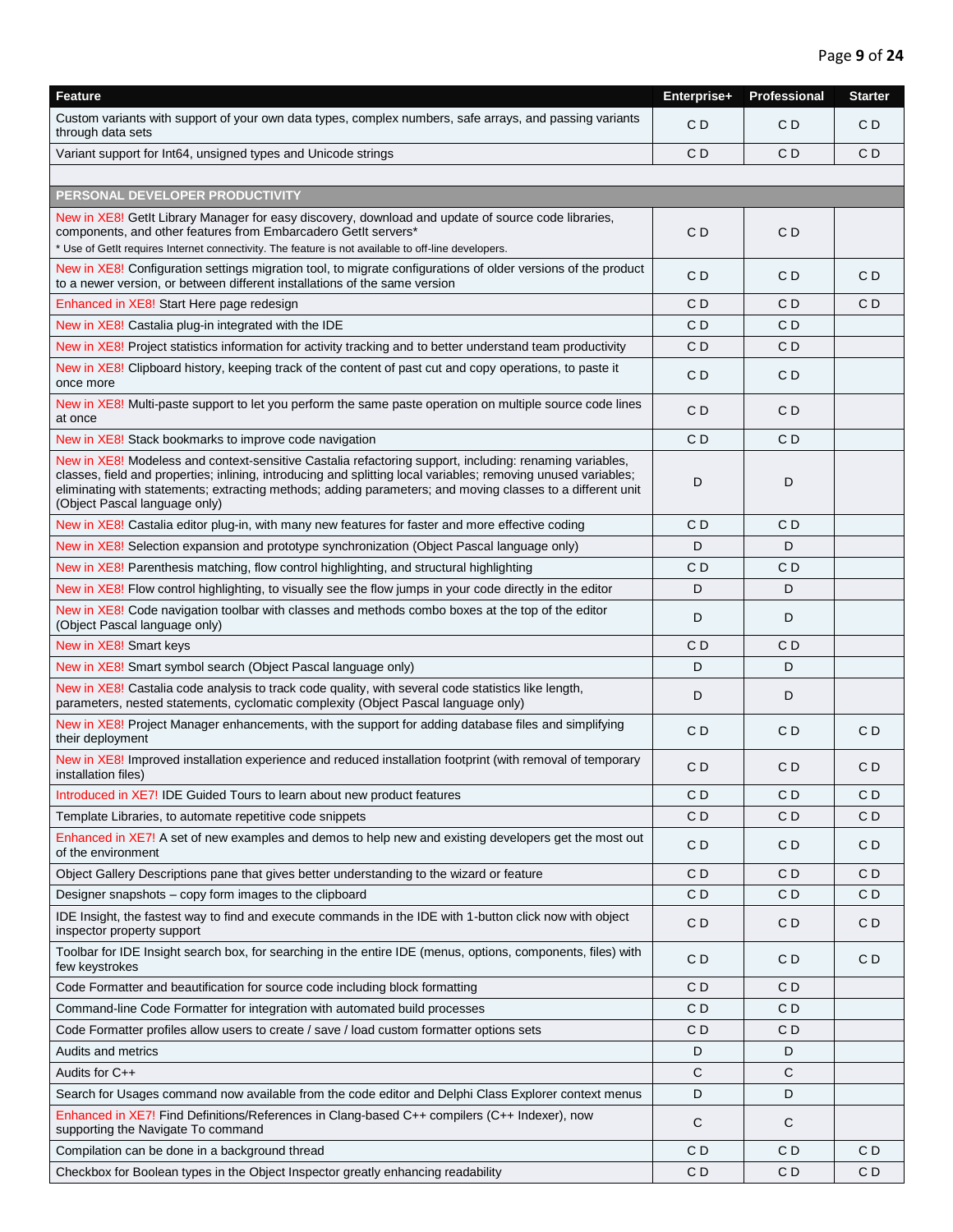| <b>Feature</b>                                                                                                                                                                                                                                                                                                | Enterprise+    | <b>Professional</b> | <b>Starter</b> |
|---------------------------------------------------------------------------------------------------------------------------------------------------------------------------------------------------------------------------------------------------------------------------------------------------------------|----------------|---------------------|----------------|
| Property Editors for Date properties now use Calendar controls                                                                                                                                                                                                                                                | C D            | C D                 | C D            |
| Added capabilities and configuration to the File   Reopen project dialog                                                                                                                                                                                                                                      | C D            | C D                 | CD             |
| Use Unit interaction capabilities increased                                                                                                                                                                                                                                                                   | D              | D                   | D              |
| Class Explorer gives configurable hierarchical view of class libraries throughout project. Also enables fast<br>navigation to declarations and implementations, as well as easy addition of fields and methods.                                                                                               | CD             | CD                  |                |
| Resource Manager greatly simplifies the addition of resources to projects                                                                                                                                                                                                                                     | C D            | C D                 | CD             |
| Alpha channels in icons                                                                                                                                                                                                                                                                                       | C D            | C D                 | СD             |
| Option to turn-on and off brace highlighting                                                                                                                                                                                                                                                                  | CD             | CD                  | CD             |
| Live Code Templates – dynamic scriptable templates streamlines coding complex and common structures<br>and operations. Create or customize code templates and control the behavior, code generation, and user<br>experience of your templates. Surround Templates that can wrap around selected code or text. | СD             | C D                 |                |
| Editor "Change Bar" indicates modified lines and saved modified lines                                                                                                                                                                                                                                         | C D            | C D                 | CD             |
| "Smart" Block completion – anticipates and gracefully adds block closures as you type                                                                                                                                                                                                                         | C D            | C D                 | СD             |
| Virtual form positioner for VCL designers in "docked" mode                                                                                                                                                                                                                                                    | C D            | C D                 | СD             |
| New in XE8! Virtual form positioner for FireMonkey designer                                                                                                                                                                                                                                                   | C D            | CD                  | CD             |
| Main toolbar with the addition of Run without Debug option                                                                                                                                                                                                                                                    | C D            | C D                 | CD             |
| Project Manager now has the ability to run selected applications with either Run or Run without Debug<br>from the context menu.                                                                                                                                                                               | C <sub>D</sub> | CD                  | C <sub>D</sub> |
| Hot-key Tool Palette w/ Incremental search - find any component quickly                                                                                                                                                                                                                                       | C <sub>D</sub> | C <sub>D</sub>      | C <sub>D</sub> |
| Gallery in Tool Palette – find gallery wizards when you need them                                                                                                                                                                                                                                             | C D            | C D                 | C D            |
| SyncEdit – block-edit multiple instances of a symbol simultaneously                                                                                                                                                                                                                                           | C D            | C D                 | C D            |
| History Manager with automatic multi-level file backups, file differencing and restore                                                                                                                                                                                                                        | CD             | CD                  | СD             |
| Enhanced in XE8! IDE Welcome Page – with direct access to tutorials, code snippets, recent projects, and<br>online help                                                                                                                                                                                       | C D            | C <sub>D</sub>      | C <sub>D</sub> |
| Structure Pane that displays hierarchical view of source code and provides a VCL Object Treeview for<br>quick navigation and manipulation of objects in the VCL designer                                                                                                                                      | СD             | C D                 | C <sub>D</sub> |
| Syntax Highlighting Open Tools API extension with built in support for JavaScript, PHP, and INI files                                                                                                                                                                                                         | C D            | C D                 | CD             |
| Ability to individually customize editor options for particular file types                                                                                                                                                                                                                                    | C D            | C D                 | СD             |
| Full-featured Open Tools API allows for customization of the IDE through wizards and experts.                                                                                                                                                                                                                 | C D            | C D                 | CD             |
| Symbol Insight – click to navigate to declarations and implementations                                                                                                                                                                                                                                        | C D            | C D                 |                |
| Code Insight - Faster performance and improved code and parameter completion provide on-the-fly<br>member lists and parameter hints as you type                                                                                                                                                               | CD             | CD                  | CD             |
| Code Insight - Code completion for DTD described markup language including HTML, WML, XHTML, and<br>XSL                                                                                                                                                                                                       | CD             | CD                  |                |
| Code Folding configuration and properties                                                                                                                                                                                                                                                                     | CD             | C D                 |                |
| Editor Gutter – easier to read with less clutter                                                                                                                                                                                                                                                              | C D            | C D                 | СD             |
| Code Completion for Object Pascal                                                                                                                                                                                                                                                                             | D              | D                   | D              |
| Code Completion for HTML, XHTML, XSL, and CSS                                                                                                                                                                                                                                                                 | C D            | C D                 |                |
| <b>Class Completion</b>                                                                                                                                                                                                                                                                                       | D              | D                   |                |
| Custom IDE desktop layout profiles with enhanced support for docked windows                                                                                                                                                                                                                                   | C D            | C D                 | CD             |
| To-do lists keep your development on track                                                                                                                                                                                                                                                                    | C D            | C D                 |                |
| Crash recovery reporting, enables Embarcadero to understand complex IDE crashes to better serve our<br>customers                                                                                                                                                                                              | CD             | C D                 | CD             |
| Help Insight – convenient tooltips provide help snippets as you develop                                                                                                                                                                                                                                       | C D            | C D                 | СD             |
| Open Tools API generic version control support for building third party version control plug-ins to the IDE                                                                                                                                                                                                   | C D            | C D                 | C D            |
| Open Tools API access to code editor tabs exposed                                                                                                                                                                                                                                                             | CD             | CD                  | C D            |
| Open Tools API ability to create dockable views exposed                                                                                                                                                                                                                                                       | C D            | C D                 | C D            |
| Open Tools API ability to create and control Internal tabbing capability                                                                                                                                                                                                                                      | CD             | CD                  | CD             |
|                                                                                                                                                                                                                                                                                                               |                |                     |                |
| <b>SOURCE CODE MANAGEMENT</b>                                                                                                                                                                                                                                                                                 |                |                     |                |
| Enhanced in XE8! Version Insight - Integrated framework for supporting source code management tooling<br>inside the IDE                                                                                                                                                                                       | CD             | C D                 | CD             |
| Enhanced in XE7! Subversion integration into the IDE, including change list labels, SVN merge dialog,<br>branches switching and more                                                                                                                                                                          | CD             | CD                  | CD             |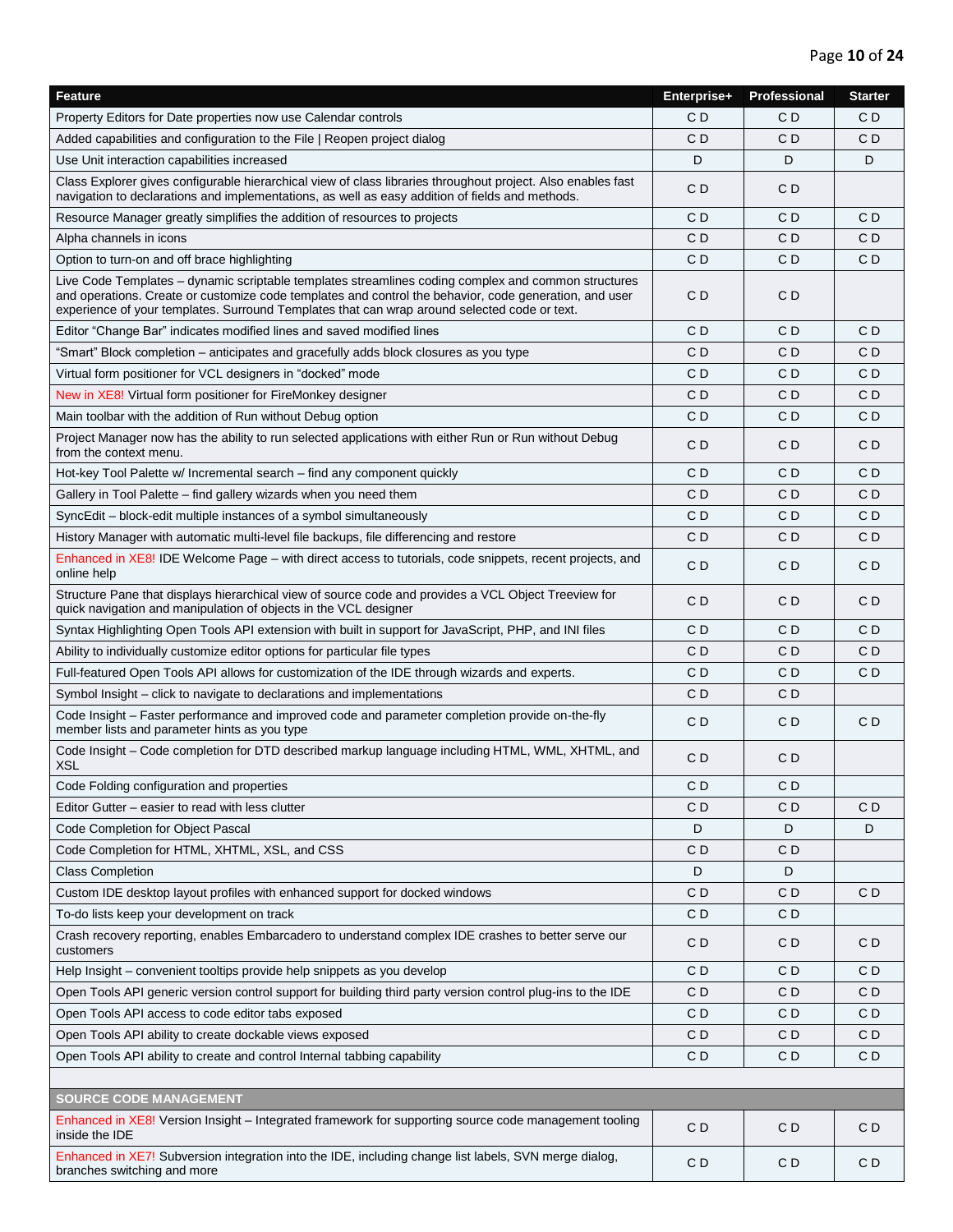| <b>Feature</b>                                                                                                                                                                                                                                                                             | Enterprise+    | Professional | <b>Starter</b> |
|--------------------------------------------------------------------------------------------------------------------------------------------------------------------------------------------------------------------------------------------------------------------------------------------|----------------|--------------|----------------|
| Subversion/History integration                                                                                                                                                                                                                                                             | СD             | C D          | CD             |
| A full default Diff viewer                                                                                                                                                                                                                                                                 | C D            | C D          |                |
| Install Subversion client from the installer                                                                                                                                                                                                                                               | C <sub>D</sub> | C D          | CD             |
| Enhanced in XE8! Git version control integration into the IDE, now including authentication, Push and Pull<br>changes to and from remote repositories                                                                                                                                      | C D            | C D          | CD             |
| New in XE8! Mercurial version control integration into the IDE (supports cloning your remote repository,<br>commit changes locally, show log data)                                                                                                                                         | C D            | C D          | CD             |
| Version Insight also available as an open source project                                                                                                                                                                                                                                   | CD             | C D          | CD             |
|                                                                                                                                                                                                                                                                                            |                |              |                |
| <b>INTERNATIONAL DEVELOPMENT</b>                                                                                                                                                                                                                                                           |                |              |                |
| Unicode-enabled development environment                                                                                                                                                                                                                                                    | C D            | C D          | CD             |
| Unicode-enabled VCL and FMX frameworks                                                                                                                                                                                                                                                     | СD             | C D          | СD             |
| UnicodeString type                                                                                                                                                                                                                                                                         | C D            | C D          | СD             |
| Resource DLL Wizard to create Win32 resource DLLs for localization                                                                                                                                                                                                                         | CD             | C D          |                |
| English, German, French, and Japanese translations available for IDE menus and dialogs, compiled units,<br>resources, and source code                                                                                                                                                      | CD             | CD           | C <sub>D</sub> |
| Easy switching between languages for the IDE menus, dialogs, and more                                                                                                                                                                                                                      | C D            | C D          |                |
| Integrated Translation Environment (ITE) to view and edit VCL forms and resource strings                                                                                                                                                                                                   | СD             | C D          |                |
| External Translation Manager (ETM) to view and edit language resource files outside the IDE                                                                                                                                                                                                | C D            | C D          |                |
| Translation Repository provides a database for translations that can be shared across projects                                                                                                                                                                                             | C D            | C D          |                |
|                                                                                                                                                                                                                                                                                            |                |              |                |
| <b>REFACTORINGS</b>                                                                                                                                                                                                                                                                        |                |              |                |
| Extract method and change parameters refactoring, including support for generic types                                                                                                                                                                                                      | C D            | C D          |                |
| Rename refactoring                                                                                                                                                                                                                                                                         | D              | D            |                |
| Refactor driven Find References                                                                                                                                                                                                                                                            | D              | D            |                |
| Other refactorings include: Introduce Variable, Introduce Field, Inline Variable, Safe Delete, Push Members<br>Up / Down, Pull Members Up, Extract Superclass, Extract Interface, Move Members, Declare variable,<br>Declare field, Find unit/import namespace, Extract to resource string | D              | D            |                |
| Refactor driven "Find in Files"                                                                                                                                                                                                                                                            | D              | D            |                |
| New in XE8! Additional Castalia Refactorings                                                                                                                                                                                                                                               | D              | D            |                |
|                                                                                                                                                                                                                                                                                            |                |              |                |
| <b>UML MODELING</b>                                                                                                                                                                                                                                                                        |                |              |                |
| UML Code Visualization – at any time, get a UML model view of your source code                                                                                                                                                                                                             | C D            | СD           |                |
| Object Pascal code generation from class diagram                                                                                                                                                                                                                                           | D              | D            |                |
| C++ code generation from class diagram                                                                                                                                                                                                                                                     | С              | С            |                |
| Object Ancestry; show an object full hierarchy                                                                                                                                                                                                                                             | C D            | C D          |                |
| Automatic Sequence diagrams generation support                                                                                                                                                                                                                                             | D              | D            |                |
| Ability to load an image into the diagram for annotations and advanced documentation                                                                                                                                                                                                       | C D            | C D          |                |
| Sequence diagrams                                                                                                                                                                                                                                                                          | CD             |              |                |
| Collaboration diagrams                                                                                                                                                                                                                                                                     | CD             |              |                |
| State charts                                                                                                                                                                                                                                                                               | C D            |              |                |
| Deployment diagrams                                                                                                                                                                                                                                                                        | C D            |              |                |
| Use case diagrams                                                                                                                                                                                                                                                                          | CD             |              |                |
| Activity diagrams                                                                                                                                                                                                                                                                          | CD             |              |                |
| Component diagrams                                                                                                                                                                                                                                                                         | CD             |              |                |
| Documentation generation                                                                                                                                                                                                                                                                   | CD             |              |                |
| Run Documentation generation from the command-line                                                                                                                                                                                                                                         | C D            |              |                |
| 80+ Static Code Metrics that allow for deep understanding and analysis of the health of the object domain                                                                                                                                                                                  | D              |              |                |
| Kiviat graph enhancements for interactive reporting                                                                                                                                                                                                                                        | D              |              |                |
| 10+ introductory level static code Metrics for understanding the health of the object diagram                                                                                                                                                                                              |                | D            |                |
| Run static Metrics from the command-line                                                                                                                                                                                                                                                   | D              |              |                |
| 10 introductory level static code audits for better code understanding                                                                                                                                                                                                                     |                | D            |                |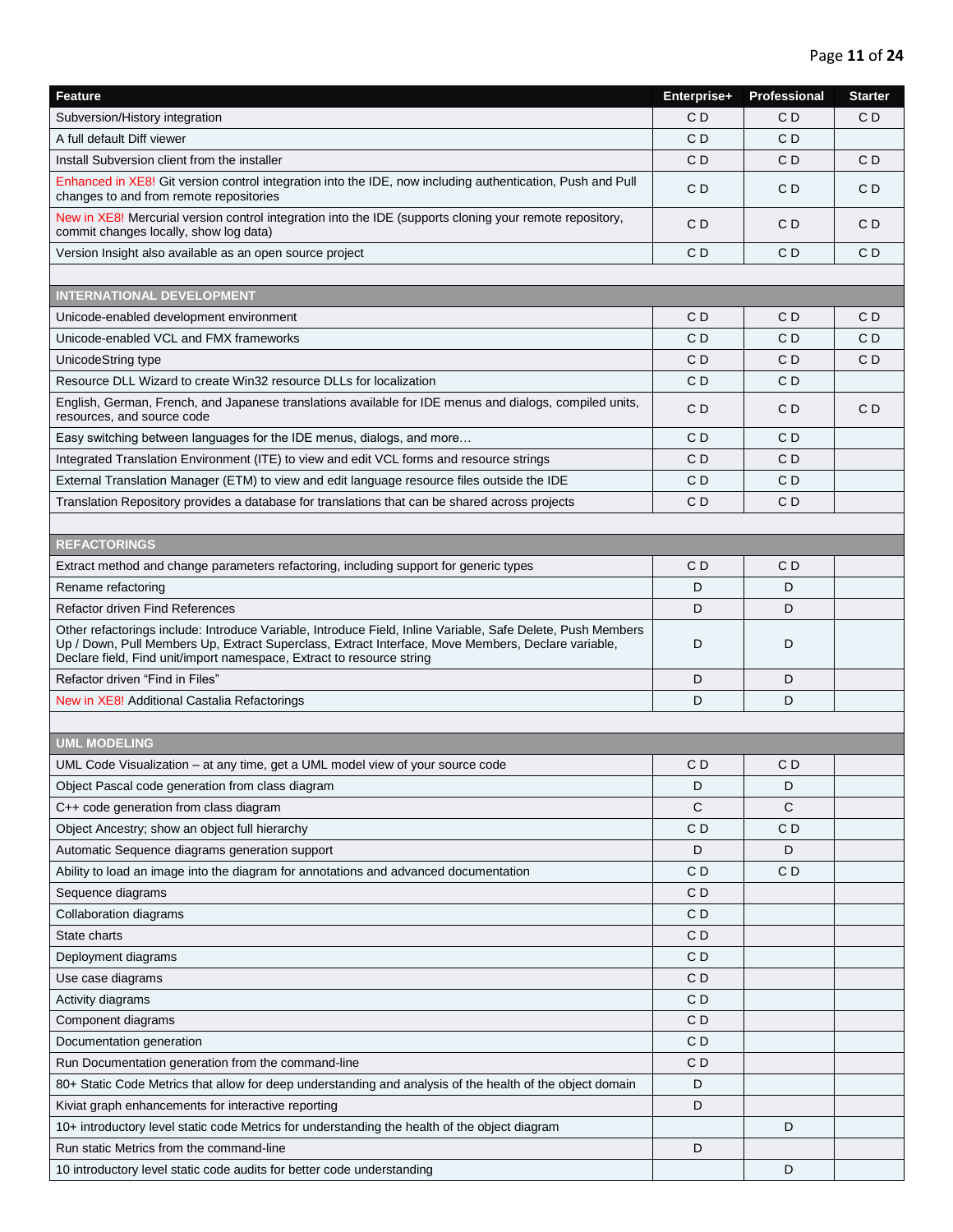| <b>Feature</b>                                                                                                         | Enterprise+    | Professional | <b>Starter</b> |
|------------------------------------------------------------------------------------------------------------------------|----------------|--------------|----------------|
| 200+ Static Code Audits for deep code analysis to better understand the coding style and approach                      | D              |              |                |
| C++ Audits                                                                                                             | C              |              |                |
| Advanced C++ audits that include data analysis                                                                         | С              |              |                |
| <b>Pointer Analysis for Audits</b>                                                                                     | D              |              |                |
| Run static Audits from the command-line                                                                                | C <sub>D</sub> |              |                |
| Import model from Rational® Rose (mdl import)                                                                          | CD             |              |                |
| Language neutral UML 1.5 modeling                                                                                      | CD             |              |                |
| Language neutral UML 2.0 modeling                                                                                      | CD             |              |                |
| Transformation from language neutral UML 1.5 and UML 2.0 projects to source code projects                              | C <sub>D</sub> |              |                |
| Design Patterns support, including GOF patterns                                                                        | C D            |              |                |
| Diagram printing                                                                                                       | CD             | C D          |                |
| XMI 1.1 Import/Export                                                                                                  | C <sub>D</sub> |              |                |
| Full two-way class diagrams with synchronization between code and diagrams                                             | CD             |              |                |
| OCL 2.0 support                                                                                                        | CD             | C D          |                |
| "UML in Color" profile                                                                                                 | CD             | CD           |                |
| Diagram hyper-linking and annotations                                                                                  | C <sub>D</sub> | CD           |                |
|                                                                                                                        |                |              |                |
| <b>INTEGRATED DEBUGGING</b>                                                                                            |                |              |                |
| Full-featured debugger with color syntax highlighting                                                                  | CD             | C D          | C D            |
| Debug remote and local 64-bit Windows applications                                                                     | CD             | C D          |                |
| Debug remote OS X applications                                                                                         | CD             | C D          |                |
|                                                                                                                        | CD             | $C^1$ $D^1$  |                |
| Remote iOS Device Debugging                                                                                            | CD             | $C^1$ $D^1$  |                |
| Enhanced in XE6! Android Device Debugging                                                                              |                |              |                |
| Debugging visualizers to enable extended views of debugging data                                                       | CD             | C D          |                |
| Build debugger visualizers for your own custom data types                                                              | CD             | C D          |                |
| Debug visualizer for TString types                                                                                     | C <sub>D</sub> | CD           |                |
| Debug visualizers for TDateTime, TDate, and TTime                                                                      | CD             | C D          |                |
| Detach from "Debug session in progress. Terminate?" dialog                                                             | CD             | C D          | C D            |
| Multi-threaded-debugging the ability to selectively "Freeze" and "Thaw" threads                                        | CD             | C D          |                |
| Multi-threaded-debugging the ability to set a breakpoint for a selected thread                                         | CD             | CD           |                |
| Support for Wait Chain Traversal on Windows                                                                            | C D            | C D          |                |
| Disassembly pane has "Show Opcodes" and "Show Addresses" local menu items                                              | CD             | C D          | C D            |
| New Debugger Options: "Scroll new events into view" and "Ignore non-user breakpoints"                                  | C <sub>D</sub> | CD           |                |
| Call Stack View shows a glyph indicating if the frame has debug info                                                   | CD             | CD           |                |
| CPU view panes can be opened individually outside of an editor tab                                                     | CD             | C D          |                |
| Integration between debugger views and panes making it easier to find and understand information                       | CD             | CD           |                |
| Call Stack view now automatically syncs the Locals view when you double click an item                                  | CD             | C D          |                |
| Evaluator tooltip hints go transparent when the CTRL key is pressed, allowing you to see through them to<br>the editor | CD             | CD           |                |
| Expandable tooltip expression evaluation                                                                               | C <sub>D</sub> | CD           |                |
| Expandable watches                                                                                                     | C <sub>D</sub> | CD           |                |
| Expandable local variables view                                                                                        | CD             | C D          |                |
| Selective symbol table loading                                                                                         | CD             | CD           |                |
| Close implicitly opened files after debugging                                                                          | CD             | C D          | C D            |
| Multi-select and copy to clipboard support in CPU view                                                                 | CD             | CD           | CD             |
| Ctrl-Click in editor gutter to enable/disable breakpoints                                                              | CD             | CD           | C <sub>D</sub> |
| Sort by load order in Modules view                                                                                     | CD             | CD           |                |
| Set Next Statement local menu item in editor                                                                           | C <sub>D</sub> | CD           |                |
| Exception notification dialog: Break/Continue buttons, "Ignore exception type" checkbox                                | CD             | CD           | CD             |
| Modules View sorting                                                                                                   | CD             | CD           |                |
|                                                                                                                        |                |              |                |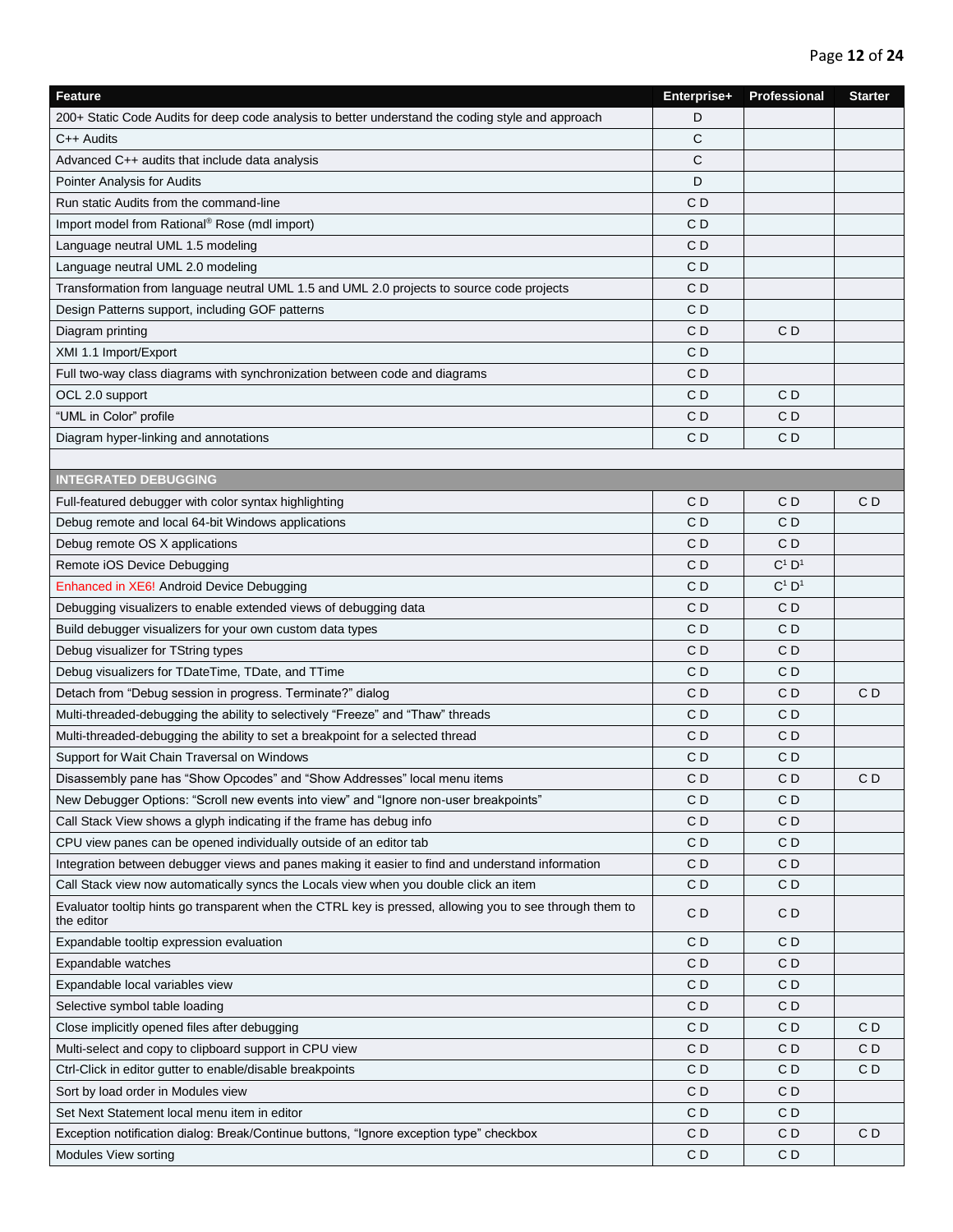| Feature                                                                                                                                             | Enterprise+    | Professional                  | <b>Starter</b> |
|-----------------------------------------------------------------------------------------------------------------------------------------------------|----------------|-------------------------------|----------------|
| Remote debugging                                                                                                                                    | C D            | СD                            |                |
| CodeGuard debugger support (32-bit only) for C++                                                                                                    | C              | C                             |                |
| Thread view displays status on all processes and threads under debugger control                                                                     | C D            | C D                           |                |
| CPU view for low-level debugging                                                                                                                    | C D            | СD                            | C D            |
| Evaluator                                                                                                                                           | СD             | СD                            | C D            |
| Multi-Process debugging for easy tracing through complex applications                                                                               | СD             | СD                            |                |
| Breakpoint view with toolbar, in-place editing, and enable/disable checkbox                                                                         | СD             | СD                            | C D            |
| Watch view supporting in place editing, checkbox enable/disabling, and the watch names separated from<br>the values with columns                    | C D            | CD                            | CD             |
| Multi-tab watch view for logically grouping variables                                                                                               | C D            | СD                            | CD             |
| Attach to and debug any process                                                                                                                     | C D            | C D                           |                |
| Detach from any process                                                                                                                             | C D            | C D                           |                |
| Run until return                                                                                                                                    | СD             | СD                            |                |
| Advanced breakpoints with Tooltips, actions, and groups for complete debugging control                                                              | СD             | СD                            |                |
| <b>Breakpoint Data Aware Triggers</b>                                                                                                               | C <sub>D</sub> | CD                            |                |
| Debug spawned processes                                                                                                                             | СD             | СD                            |                |
| Debug Inspector for easily monitoring properties while debugging                                                                                    | C D            | СD                            |                |
| Event log view                                                                                                                                      | C D            | СD                            |                |
|                                                                                                                                                     |                |                               |                |
| <b>INTEGRATED UNIT TESTING</b>                                                                                                                      |                |                               |                |
| New in XE8! Integrated unit testing with the DUnitX testing framework                                                                               | C D            | CD                            |                |
| Runtime support for the DUnit testing framework                                                                                                     | C <sub>D</sub> | CD                            |                |
| Updated in XE8! Unit test wizards for quick and easy unit test and unit test project creation                                                       | СD             | СD                            |                |
| Execute unit tests from project manager                                                                                                             | СD             | СD                            |                |
|                                                                                                                                                     |                |                               |                |
| <b>DOCUMENTATION</b>                                                                                                                                |                |                               |                |
| New in XE8! Support for CHM help engine and new IDE help structure                                                                                  | C D            | C D                           | C D            |
| Continually updated help system with diagrams showing class hierarchy and declared members pages                                                    | C D            | СD                            | C D            |
| Help installer re-integrated in the main installer                                                                                                  | C <sub>D</sub> | CD                            | CD             |
|                                                                                                                                                     |                |                               |                |
| DATABASE APPLICATION DEVELOPMENT AND CONNECTIVITY                                                                                                   |                |                               |                |
| Powerful cross-platform and multi-database DB access architecture, based on TDataSet class, field<br>definitions, fields and parameters managements | CD             | CD                            |                |
| Support for multiple TDataSet descendant classes shipping with the product or available form third-party<br>vendors                                 | C D            | CD                            |                |
| New in XE8! Core DB.PAS TField optimizations                                                                                                        | C <sub>D</sub> | CD                            | CD             |
| Introduced in XE6! Control of the automatic and persistent fields of a data set using the new FieldOptions<br>and FieldLifeCycle features           | C <sub>D</sub> | CD                            |                |
|                                                                                                                                                     |                |                               |                |
| <b>DBEXPRESS AND IBX</b>                                                                                                                            |                |                               |                |
| dbExpress™ 4 database connectivity framework with connection pooling, tracing, and delegate drivers                                                 | C D            | CD                            |                |
| Included dbExpress drivers available for 64-bit Windows - InterBase local, MySQL local, and SQLite local<br>only                                    | CD             | CD                            |                |
| Included dbExpress drivers available for 64-bit Windows - InterBase, Firebird, Oracle, MySQL, SQL<br>Anywhere, Informix, and SQLite                 | CD             |                               |                |
| Included dbExpress drivers available for OS X - InterBase local, MySQL local, and SQLite local only                                                 | C <sub>D</sub> | CD                            |                |
| Included dbExpress drivers available for OS X - InterBase, Firebird, Oracle, MySQL, SQL Anywhere,<br>Informix, and SQLite                           | CD             |                               |                |
| SQLite dbExpress client support for iOS                                                                                                             | C <sub>D</sub> | $C^1$ $D^1$                   |                |
| InterBase Express (IBX) for iOS                                                                                                                     | C D            | $C^1$ $D^1$                   |                |
| SQLite dbExpress client support for Android                                                                                                         | C D            | $C^1$ $D^1$                   |                |
| InterBase Express (IBX) for Android                                                                                                                 | C <sub>D</sub> | $\mathbf{C}^1$ $\mathbf{D}^1$ |                |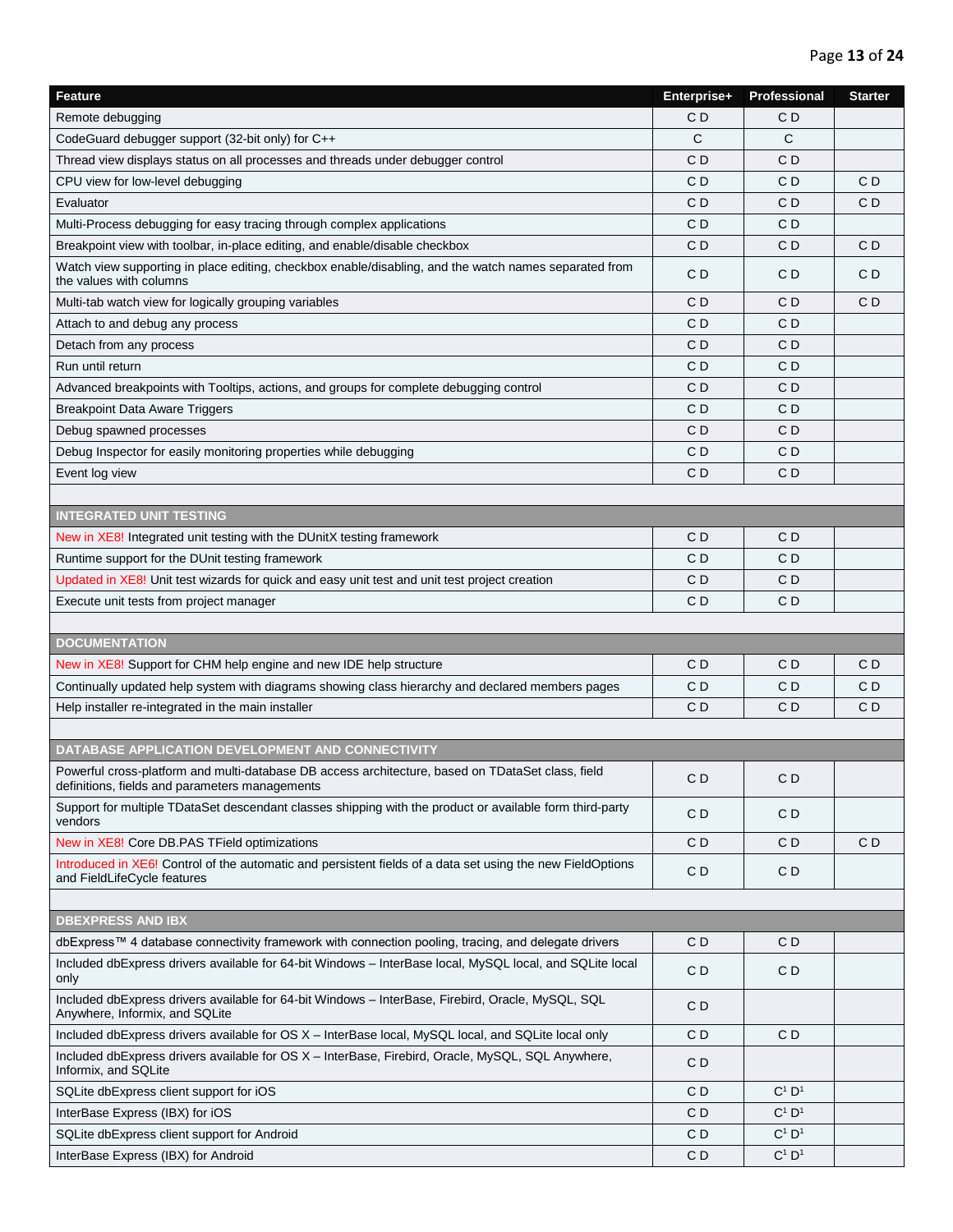| Feature                                                                                                                             | Enterprise+    | Professional         | <b>Starter</b> |
|-------------------------------------------------------------------------------------------------------------------------------------|----------------|----------------------|----------------|
| SQLite dbExpress client support for Windows and Mac OS X                                                                            | C <sub>D</sub> |                      |                |
| <b>TSQLMonitor support</b>                                                                                                          | C <sub>D</sub> |                      |                |
| Integrated support for sample InterBase database for quick app prototyping                                                          | CD             |                      |                |
| Delegate drivers to provide pre- and post-processing of all public methods and properties of the dbExpress<br>4 framework           | CD             |                      |                |
| dbExpress server connectivity to Embarcadero InterBase® XE7 and XE3                                                                 | C <sub>D</sub> |                      |                |
| InterBase ToGo dbExpress driver for iOS and Android                                                                                 | C <sub>D</sub> | $C^1$ $D^1$          |                |
| InterBase ToGo dbExpress driver for Windows                                                                                         | C <sub>D</sub> | C <sub>D</sub>       |                |
| InterBase ToGo 64-bit ODBC driver for Windows                                                                                       | C <sub>D</sub> | C <sub>D</sub>       |                |
| dbExpress server connectivity to SQLite 3.x                                                                                         | C <sub>D</sub> |                      |                |
| dbExpress Server connectivity to Firebird 2.5, 2.1 and 1.5                                                                          | CD             |                      |                |
| dbExpress server connectivity to Oracle® 11g and 10g                                                                                | CD             |                      |                |
| dbExpress server connectivity to Microsoft SQL Server® 2008, 2005, and 2000                                                         | CD             |                      |                |
| dbExpress server connectivity to Informix® 9x (not Unicode-enabled)                                                                 | CD             |                      |                |
| dbExpress server connectivity to IBM DB2® 9.x (not Unicode-enabled)                                                                 | C <sub>D</sub> |                      |                |
| dbExpress server connectivity to SQL Anywhere <sup>™</sup> 12 and 11 (Unicode-enabled); and SQL Anywhere 9 (not<br>Unicode-enabled) | CD             |                      |                |
| dbExpress server connectivity to Sybase® 12.5 (not Unicode-enabled)                                                                 | C <sub>D</sub> |                      |                |
| dbExpress server connectivity to MySQL 5.1 and 5.0 (Unicode enabled) and 4.1                                                        | C <sub>D</sub> |                      |                |
| dbExpress ODBC Driver                                                                                                               | CD             |                      |                |
| dbExpress local connectivity to InterBase                                                                                           | CD             | CD                   |                |
| dbExpress local connectivity to MySQL                                                                                               | C <sub>D</sub> | C <sub>D</sub>       |                |
| dbExpress local connectivity to SQLite                                                                                              | C D            | C D                  |                |
| Data/Time related functions are now locale dependent                                                                                | CD             | CD                   |                |
| TClientDataset for managing and manipulating datasets in-memory                                                                     | C <sub>D</sub> | CD                   |                |
| TClientDataSet support for iOS and Android                                                                                          | CD             | $C^1$ $D^1$          |                |
| MIDAS.DLL source code included                                                                                                      | C D            | CD                   |                |
| ClientDataSet support for OS X                                                                                                      | CD             | CD                   |                |
| ClientDataSet support for 64-bit Windows                                                                                            | C <sub>D</sub> | C <sub>D</sub>       |                |
| MyBase XML dataset support (ClientDataSet local storage)                                                                            | CD             | CD                   |                |
| LiveBindings connect any type of data to any UI or graphical element in VCL and FMX                                                 | C <sub>D</sub> | C <sub>D</sub>       |                |
| dbGO™ for ADO connectivity for Windows (MDAC 2.8)                                                                                   | C <sub>D</sub> | C D                  |                |
| InterBase Express Components                                                                                                        | CD             | CD                   |                |
|                                                                                                                                     |                |                      |                |
| FIREDAC MULTI-DEVICE DATA ACCESS LIBRARY                                                                                            |                |                      |                |
| New in XE8! FireDAC Teradata database support, based on the Teradata database ODBC driver                                           | CD             | $C^2$ $D^2$          |                |
| New in XE8! FireDAC support for InterBase XE7 Change Views                                                                          | CD             | $C^4$ $D^4$          |                |
| New in XE8! FireDAC support for change notifications                                                                                | CD             | $C^4$ $D^4$          |                |
| New in XE8! Improved FireDAC updates management                                                                                     | CD             | CD                   |                |
| New in XE8! Tools and scripts to help migration of dbExpress code to FireDAC                                                        | CD             | $C^2$ $D^2$          |                |
| Introduced in XE7! FireDAC streaming support for blob fields and support for MSSQL file streams                                     | CD             | $C^4$ D <sup>4</sup> |                |
| Introduced in XE7! Support for DBMS API command native timeouts                                                                     | CD             | $C^4$ $D^4$          |                |
| Introduced in XE7! FireDAC connection parameters are now displayed in the Object Inspector as a record                              | CD             | CD                   |                |
| Introduced in XE7! New IBLite specific driver for desktop and mobile                                                                | CD             | $C^3$ $D^3$          |                |
| MySQL v 5.6 support                                                                                                                 | CD             | $C^4$ $D^4$          |                |
| InterBase encryption connection options                                                                                             | CD             | $C^4$ $D^4$          |                |
| Support for Oracle 11.2                                                                                                             | CD             | $C^2$ $D^2$          |                |
| Data Access components for Windows and OS X                                                                                         | CD             | CD                   |                |
| Data Access components for iOS and Android                                                                                          | CD             | $C^1$ $D^1$          |                |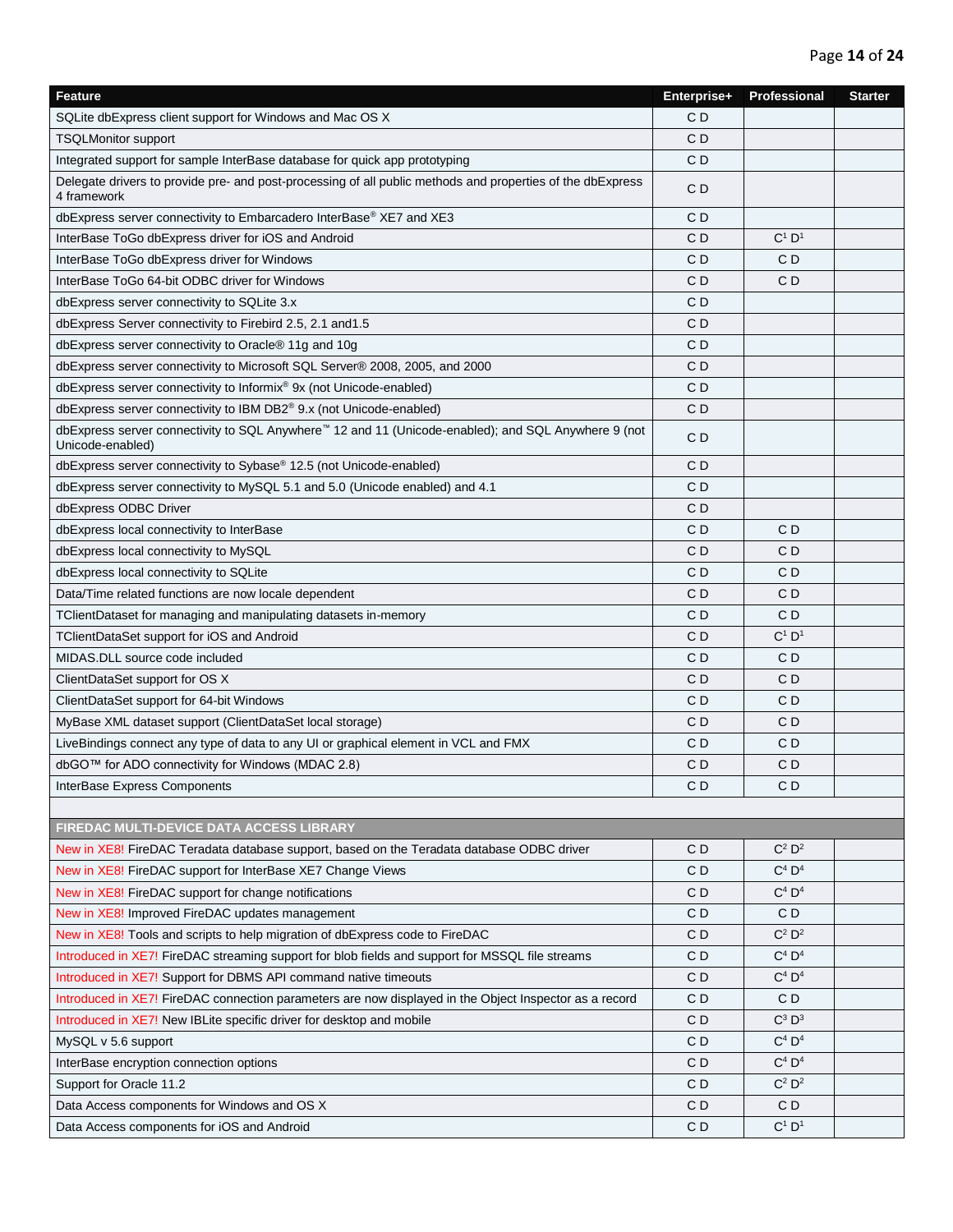| <b>Feature</b>                                                                                                                                                                                                                                                                          | Enterprise+    | Professional         | <b>Starter</b> |
|-----------------------------------------------------------------------------------------------------------------------------------------------------------------------------------------------------------------------------------------------------------------------------------------|----------------|----------------------|----------------|
| Windows/Mac enterprise database support, including MySQL, Microsoft SQL Server, Oracle Database,<br>InterBase, PostgreSQL, Sybase SQL Anywhere, Microsoft Access, IBM DB2 Server, Firebird, Advantage<br>Database                                                                       | CD             | $C^2$ $D^2$          |                |
| Introduced in XE6! Windows/Mac native driver for Informix database                                                                                                                                                                                                                      | C D            | $C^2$ $D^2$          |                |
| Source code of the included database drivers                                                                                                                                                                                                                                            | CD             | $C^2$ $D^2$          |                |
| Updated in XE8! iOS and Android mobile database support, including SQLite, InterBase ToGo and IBLite                                                                                                                                                                                    | CD             | $C^1$ $D^1$          |                |
| Support for local databases, including Microsoft Access database, SQLite database, InterBase ToGo /<br>IBLite, InterBase on localhost, MySQL Embedded, MySQL Server on localhost, Advantage Database local<br>engine, PostgreSQL on localhost, Firebird Embedded, Firebird on localhost | CD             | CD                   |                |
| Updated in XE8! Comprehensive support for SQLite v3.+ database, including "smart" data type recognition,<br>supporting both dynamic and static linking                                                                                                                                  | CD             | CD                   |                |
| Easy to use TDataSet descendant classes                                                                                                                                                                                                                                                 | CD             | CD                   |                |
| <b>Unified Data Access API</b>                                                                                                                                                                                                                                                          | CD             | CD                   |                |
| Comprehensive support for all recent InterBase features, up to XE7                                                                                                                                                                                                                      | CD             | $C^4$ $D^4$          |                |
| FireDAC clients for DataSnap                                                                                                                                                                                                                                                            | CD             |                      |                |
| High-performance in-memory dataset                                                                                                                                                                                                                                                      | CD             | C D                  |                |
| FireDAC source code                                                                                                                                                                                                                                                                     | CD             | $C^4$ D <sup>4</sup> |                |
| Live Data Window mode enabling fast bi-directional navigation through large datasets                                                                                                                                                                                                    | C <sub>D</sub> | CD                   |                |
| Array Data Manipulation Language (DML) command execution and Command Batches for batch<br>applications and for minimizing network traffic                                                                                                                                               | CD             | $C^4$ $D^4$          |                |
| Direct support for asynchronous command execution, command execution timeout, and command<br>execution canceling                                                                                                                                                                        | CD             | CD                   |                |
| Cached updates mode with ability to track correlated changes for several datasets with cascading updates                                                                                                                                                                                | CD             | CD                   |                |
| Full support for auto-incrementing fields, including those based on generators and table triggers                                                                                                                                                                                       | CD             | CD                   |                |
| SQL dialect abstraction through FireDAC escape sequences, conditional statements and macros                                                                                                                                                                                             | CD             | $C^4$ $D^4$          |                |
| Data type unification with flexible and adjustable data type mapping                                                                                                                                                                                                                    | CD             | CD                   |                |
| Enhanced in XE6! Easy to use TFDMemTable - in-memory dataset, highly compatible with TClientDataSet,<br>now including optimized JSON serialization                                                                                                                                      | CD             | CD                   |                |
| DataSnap client support for HTTP, HTTPS and TCP/IP protocols and authentication                                                                                                                                                                                                         | C <sub>D</sub> |                      |                |
| Enhanced in XE6! Local SQL with heterogeneous SQL commands to TDataSets, full SQLite SQL dialect<br>support, add-hoc TDataSet lookup                                                                                                                                                    | CD             | CD                   |                |
|                                                                                                                                                                                                                                                                                         |                |                      |                |
| <b>ENTERPRISE MOBILITY SERVICES 6</b>                                                                                                                                                                                                                                                   |                |                      |                |
| Introduced in XE7! Enterprise Mobility Services turnkey REST based middleware stack that includes API<br>hosting, data access, and SQL Database access <sup>6</sup>                                                                                                                     | CD             | $C^2 D^2$            |                |
| Introduced in XE7! Create custom REST APIs for your business functionality and map them to custom<br>URIs, using loadable packages for the EMS server <sup>6</sup>                                                                                                                      | C <sub>D</sub> | $C^2$ $D^2$          |                |
| Introduced in XE7! Integrated with FireDAC high-performance enterprise data access for Oracle, DB2,<br>Microsoft SQL Server, Informix, SQL Server, and many more database servers <sup>6</sup>                                                                                          | CD             | $C^2$ $D^2$          |                |
| New in XE8! FireDAC / EMS integration improvements, specifically focused on updates management <sup>6</sup>                                                                                                                                                                             | CD             | $C^2$ $D^2$          |                |
| New in XE8! EMS Push Notifications server support for iOS and Android 6                                                                                                                                                                                                                 | C D            | $C^2$ $D^2$          |                |
| New in XE8! EMS external credentials support <sup>6</sup>                                                                                                                                                                                                                               | CD             | $C^2$ $D^2$          |                |
| New in XE8! Extended EMS Administrative API, now with EMS Installation and EMS Push Resources <sup>6</sup>                                                                                                                                                                              | C D            | $C^2$ $D^2$          |                |
| New in XE8! Database Connection Pooling and other EMS optimizations 6                                                                                                                                                                                                                   | CD             | $C^2$ $D^2$          |                |
| New in XE8! New EMSClientAPI component to simplify EMS client side development <sup>6</sup>                                                                                                                                                                                             | CD             | $C^2$ $D^2$          |                |
| Enhanced in XE8! User, groups, sessions, and API calls analytics and reporting using a web based<br>interface using the EMS Console <sup>6</sup>                                                                                                                                        | CD             | $C^2$ $D^2$          |                |
| New in XE8! Ability to export data from EMS Console to .CSV files <sup>6</sup>                                                                                                                                                                                                          | CD             | $C^2$ $D^2$          |                |
| New in XE8! Improved analytics for users and groups <sup>6</sup>                                                                                                                                                                                                                        | CD             | $C^2$ $D^2$          |                |
| New in XE8! EMS client application to manage user accounts <sup>6</sup>                                                                                                                                                                                                                 | CD             | $C^2$ $D^2$          |                |
| <sup>6</sup> The product includes EMS server packages and client EMS applications development support, with a 5-users development and testing license.<br>Deployment of the EMS solution requires a specific per-user license, sold separately.                                         |                |                      |                |
|                                                                                                                                                                                                                                                                                         |                |                      |                |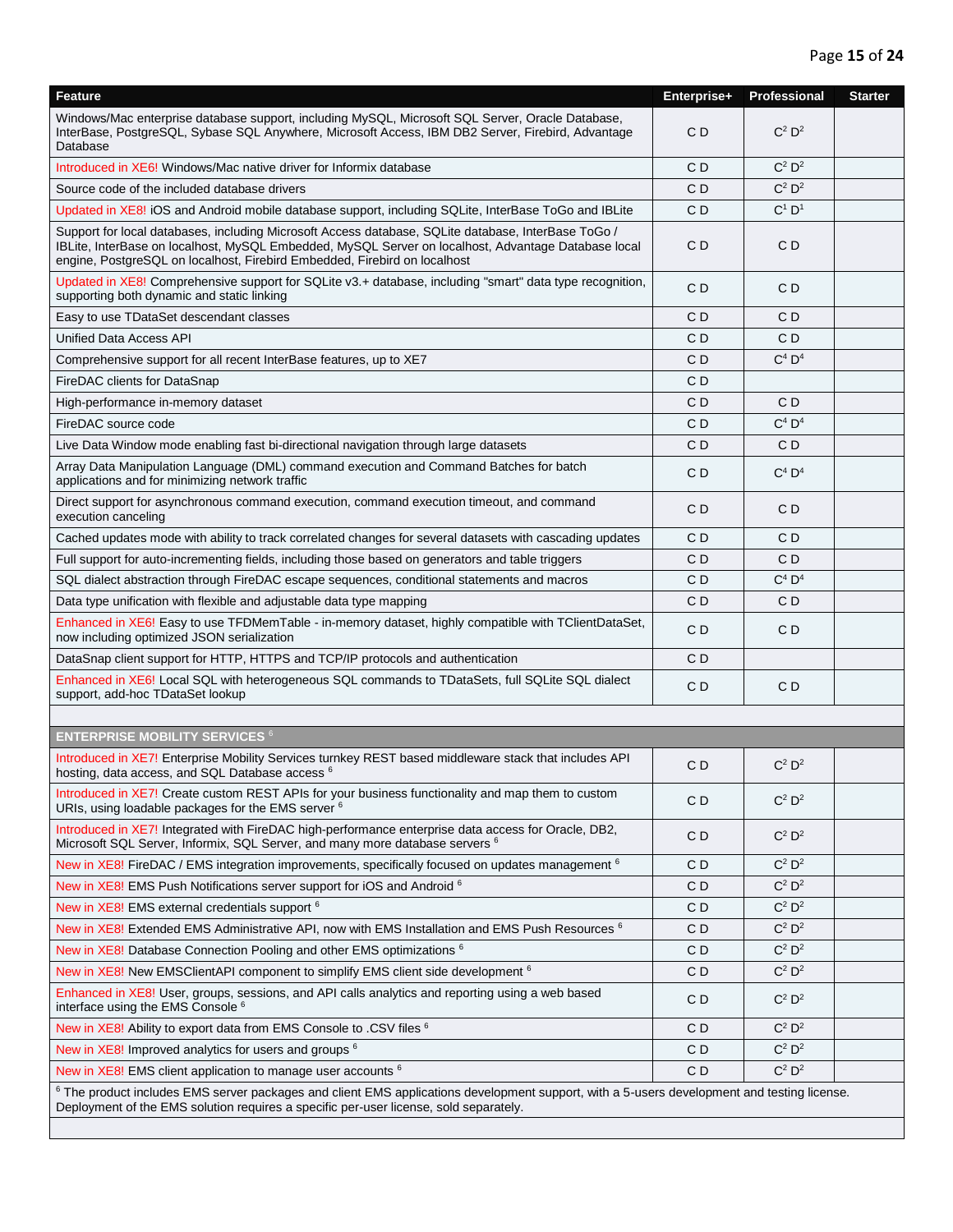| Feature                                                                                                                                                             | Enterprise+    | Professional | <b>Starter</b> |
|---------------------------------------------------------------------------------------------------------------------------------------------------------------------|----------------|--------------|----------------|
| DATASNAP MULTI-TIER                                                                                                                                                 |                |              |                |
| WebBroker library for HTTP servers development and integration, supporting CGI, ISAPI libraries for<br>Microsoft IIS, and native HTTP servers based on Indy library | CD             | CD           |                |
| Introduced in XE6! WebBroker support for Apache HTTP server modules                                                                                                 | C <sub>D</sub> | CD           |                |
| Create multi-tier database applications with DataSnap                                                                                                               | C <sub>D</sub> |              |                |
| Deploy DataSnap servers on Microsoft IIS server (using HTTP or HTTPS) using the WebBroker<br>architecture                                                           | C <sub>D</sub> |              |                |
| Introduced in XE6! Deploy DataSnap servers on Apache HTTP server (using HTTP or HTTPS) using the<br>WebBroker architecture                                          | CD             |              |                |
| HTTPS support in stand-alone DataSnap Applications                                                                                                                  | CD             |              |                |
| DataSnap server ability to terminate socket connection                                                                                                              | C <sub>D</sub> |              |                |
| Communication Timeout for HTTP protocol                                                                                                                             | C D            |              |                |
| Introduced in XE6! Specific DataSnap support for exposing FireDAC datasets and reconciling changes<br>using deltas                                                  | C <sub>D</sub> |              |                |
| JavaScript Minification with dispatching                                                                                                                            | C D            |              |                |
| Heavyweight callbacks support broadcasting to specific callbacks                                                                                                    | CD             |              |                |
| Authentication and role-based authorization.                                                                                                                        | C <sub>D</sub> |              |                |
| Callback channel events for servers and clients                                                                                                                     | CD             |              |                |
| DataSnap REST server support for multiple Callback Tunnels                                                                                                          | CD             |              |                |
| Session Events for TCP/IP Protocol                                                                                                                                  | C <sub>D</sub> |              |                |
| KeepAlive support for TCP transport component                                                                                                                       | C D            |              |                |
| Object support in DataSnap sessions                                                                                                                                 | CD             |              |                |
| Monitor and control connections                                                                                                                                     | C D            |              |                |
| Allow changing of JSON result format in REST calls                                                                                                                  | CD             |              |                |
| Allow query parameters in REST calls and store them                                                                                                                 | C D            |              |                |
| Proxy information support for HTTP connections                                                                                                                      | CD             |              |                |
| Identify client connection information (IP address and protocol, and application name for HTTP)                                                                     | C <sub>D</sub> |              |                |
| ServerMethods give complete control over functionality of middle tier. Use TJSONValue pairs making it<br>easier to pass data                                        | CD             |              |                |
| Improved Session events for increased simplicity of a multi-tier implementation                                                                                     | CD             |              |                |
| DataSnap wizards from the Object Gallery to make server and client creation even easier                                                                             | CD             |              |                |
| DataSnap wizard source code enabling developers to build their own DataSnap server wizards                                                                          | CD             |              |                |
| Added support for REST(ful) interface and exposure from the Server                                                                                                  | CD             |              |                |
| Support for REST client proxy generation                                                                                                                            | C <sub>D</sub> |              |                |
| DataSnap Server Proxy generation for Object Pascal and C++ clients                                                                                                  | CD             |              |                |
| Added support for HTTP and HTTPS communication protocol beyond the local DataSnap (TCP/IP)<br>approach                                                              | CD             |              |                |
| Added HTTP tunneling support for client code outside the firewall                                                                                                   | CD             |              |                |
| Added Filter support for encryption and compression over-the-wire                                                                                                   | CD             |              |                |
| Included new encryption PC1 and compression filters now included for quick enablement.                                                                              | CD             |              |                |
| Heavyweight callbacks for enhanced client/server communications and notifications                                                                                   | C <sub>D</sub> |              |                |
| Lightweight Callbacks                                                                                                                                               | CD             |              |                |
| Royalty Free! MIDAS/DataSnap multi-tier deployment license                                                                                                          | CD             |              |                |
| MIDAS/DataSnap multi-tier development license - no deployment                                                                                                       | CD             |              |                |
| DataSnap REST and native clients for iOS and Android                                                                                                                | CD             |              |                |
|                                                                                                                                                                     |                |              |                |
| <b>DATASNAP CONNECTORS</b>                                                                                                                                          |                |              |                |
| Windows 32-bit native (DBX) clients and REST clients                                                                                                                | CD             |              |                |
| Windows 64-bit native (DBX) clients and REST clients                                                                                                                | CD             |              |                |
| Mac OS X native (DBX) clients and REST clients                                                                                                                      | CD             |              |                |
| REST / JavaScript client support for browser platforms                                                                                                              | CD             |              |                |
| Enhanced in XE8! DataSnap mobile connectors for ObjectiveC, supporting iOS 7 and iOS 8 SDKs                                                                         | CD             |              |                |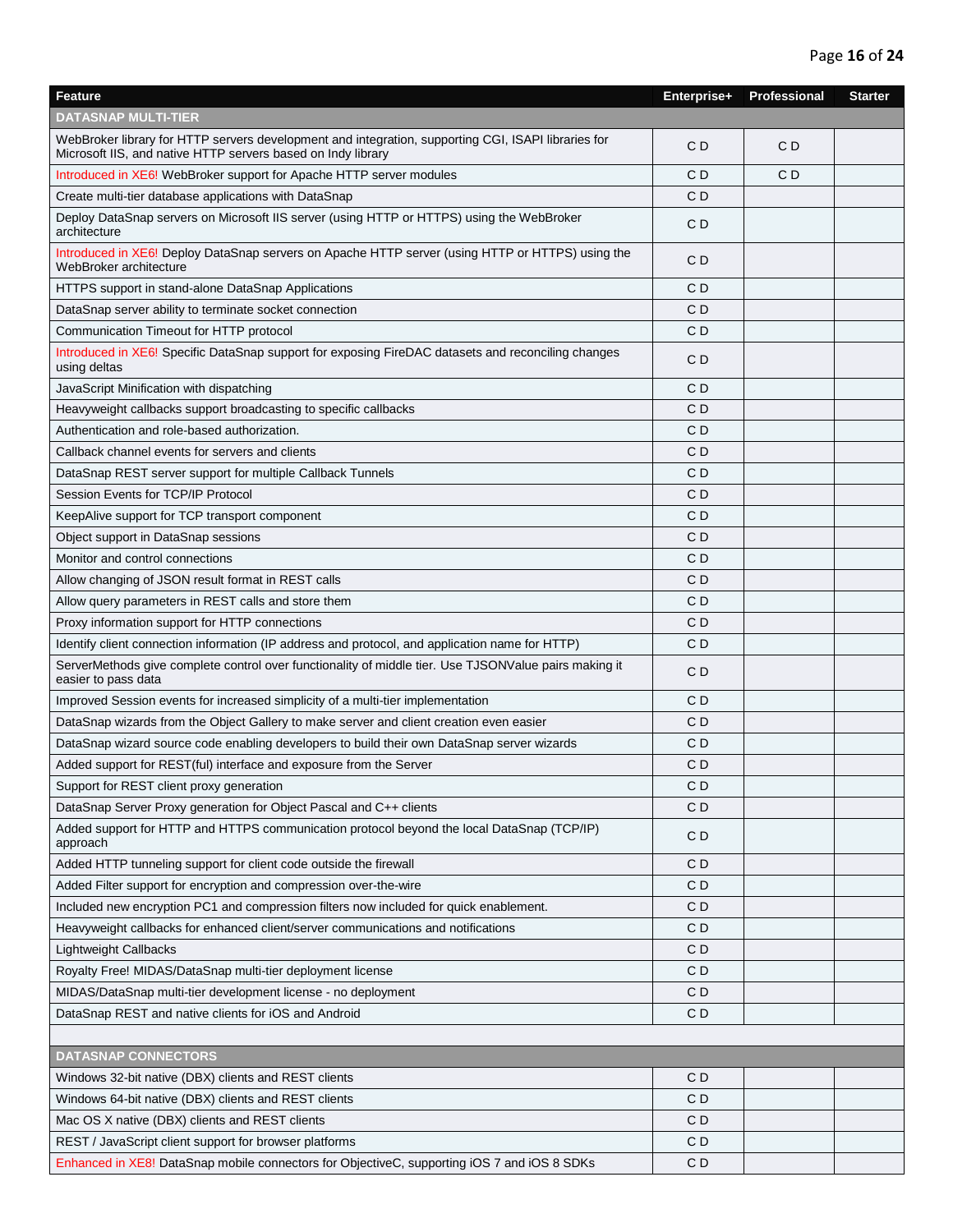| Feature                                                                                                                                                                                               | Enterprise+    | Professional   | <b>Starter</b> |
|-------------------------------------------------------------------------------------------------------------------------------------------------------------------------------------------------------|----------------|----------------|----------------|
| DataSnap mobile connectors for C# and Windows Phone 7 (Silverlight)                                                                                                                                   | C <sub>D</sub> |                |                |
| DataSnap mobile connectors for Java and Android Gingerbread, Ice Cream Sandwich, Jelly Bean and<br>KitKat                                                                                             | C <sub>D</sub> |                |                |
|                                                                                                                                                                                                       |                |                |                |
| <b>DATABASE TOOLS</b>                                                                                                                                                                                 |                |                |                |
| Enhanced in XE7! Data Explorer support for FireDAC, optimized to add and manage database connections<br>and browse database schema, including primary keys, foreign keys and sequences or generators  | CD             | CD             |                |
| Data Explorer optimized to add and manage database connections and browse database schema                                                                                                             | C <sub>D</sub> | CD             |                |
| Drag and Drop from FireDAC nodes and dbExpress nodes in the Data Explorer into forms and data<br>modules to speed development                                                                         | C <sub>D</sub> | CD             |                |
| Direct SQL manipulation for any FireDAC connection                                                                                                                                                    | CD             | CD             |                |
| SQL console views for running queries and viewing results on any dbExpress 4 supported database                                                                                                       | CD             | CD             |                |
|                                                                                                                                                                                                       |                |                |                |
| <b>INCLUDED DATABASES</b>                                                                                                                                                                             |                |                |                |
| Enhanced in XE8! InterBase XE7 Developer Edition - up to 20 users and 80 logical connections                                                                                                          | C <sub>D</sub> | CD             |                |
| IBLite for iOS and Android with unlimited deployment license                                                                                                                                          | CD             | $C^1$ $D^1$    |                |
| Introduced in XE7! IBLite for Windows with unlimited deployment license                                                                                                                               | CD             | CD             |                |
| InterBase ToGo Test Deployment License (for desktop and mobile)                                                                                                                                       | C <sub>D</sub> | $C^3$ $D^3$    |                |
|                                                                                                                                                                                                       |                |                |                |
| <b>CLOUD SUPPORT</b>                                                                                                                                                                                  |                |                |                |
| Windows Azure components including AzureConnectionString, AzureBlobManagement,<br>AzureQueueManagment, and AzureTableManagment                                                                        | C <sub>D</sub> | CD             |                |
| Ability to manipulate Windows Azure blobs, queues, and tables                                                                                                                                         | C <sub>D</sub> | CD             |                |
| MetaData support for TAzureQueueManagement                                                                                                                                                            | CD             | CD             |                |
| ContinuationToken support for Azure Table                                                                                                                                                             | CD             | CD             |                |
| Amazon Simple Storage Service (S3) API                                                                                                                                                                | CD             | CD             |                |
| Amazon Queue Service API                                                                                                                                                                              | CD             | CD             |                |
| Amazon SimpleDB API                                                                                                                                                                                   | CD             | CD             |                |
| Deploy to Amazon EC2                                                                                                                                                                                  | C <sub>D</sub> | CD             |                |
| Deploy to Windows Azure                                                                                                                                                                               | C <sub>D</sub> | C <sub>D</sub> |                |
|                                                                                                                                                                                                       |                |                |                |
| <b>REST CLIENT LIBRARY AND BAAS</b>                                                                                                                                                                   |                |                |                |
| REST Client Library for simplified invocation of REST services                                                                                                                                        | CD             | CD             |                |
| Authorization support including Basic Authentication, Plan Authentication, OAuth1, OAuth2                                                                                                             | C <sub>D</sub> | CD             |                |
| TRestClient, TRestRequest, and TRestResponse components                                                                                                                                               | CD             | C D            |                |
| REST Debugger tool for testing REST calls and their parameters                                                                                                                                        | CD             | CD             |                |
| Introduced in XE6! Backend as a Service (BAAS) architecture, with unified interfaces for the most common<br>operations like user management, file storage, objects storage, and notifications support | CD             | $C^1$ $D^1$    |                |
| Introduced in XE6! Integrated BaaS support for Kinvey                                                                                                                                                 | CD             | $C^1$ $D^1$    |                |
| Introduced in XE6! Integrated BaaS support for Parse                                                                                                                                                  | CD             | $C^1$ $D^1$    |                |
|                                                                                                                                                                                                       |                |                |                |
| <b>XML AND SOAP</b>                                                                                                                                                                                   |                |                |                |
| TXMLDocument component working on all platforms                                                                                                                                                       | CD             | CD             |                |
| TXMLDocument component support for MSXML on Windows                                                                                                                                                   | CD             | C D            |                |
| Introduced in XE7! TXMLDocument component support for native OmniXML library                                                                                                                          | CD             | CD             |                |
| Introduced in XE7! Easier selection of the default XML engine for XML data processing                                                                                                                 | CD             | CD             |                |
| TXMLDocument component support for native ADOM library                                                                                                                                                | CD             | CD             |                |
| Easily create Win32, Win64 SOAP Web Services                                                                                                                                                          | C D            | C D            |                |
| Build client-side SOAP Web Services, including support for SOAP 1.2 clients                                                                                                                           | CD             | CD             |                |
| Build SOAP Clients for iOS and Android                                                                                                                                                                | CD             | $C^1$ $D^1$    |                |
| WSDL External Schema support                                                                                                                                                                          | CD             |                |                |
| XML Transformation Tools and Components to easily build data exchanges between XML and datasets                                                                                                       | CD             |                |                |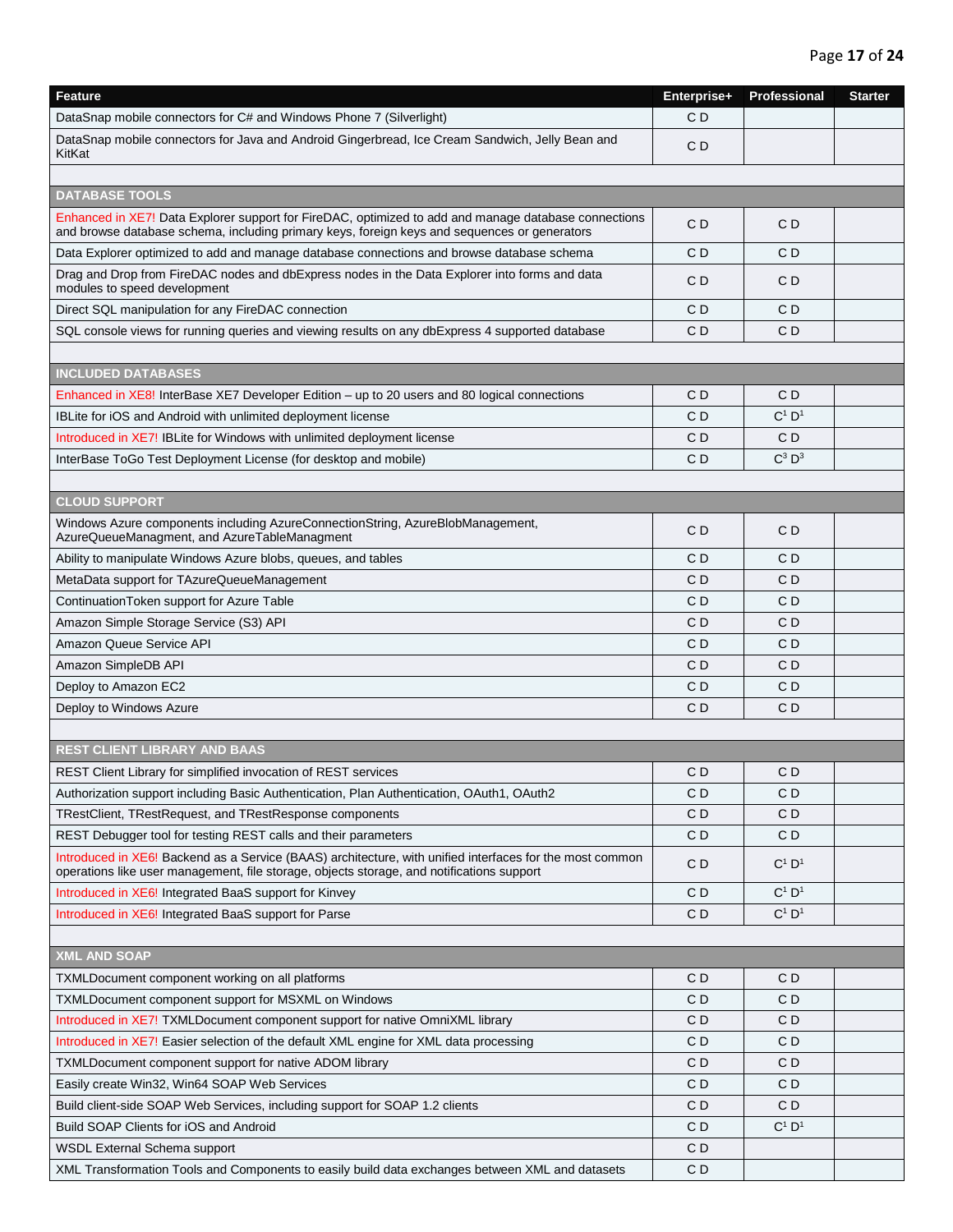| <b>Feature</b>                                                                                                                                                                                                                                                                                                                                                                                                         | Enterprise+    | Professional   | <b>Starter</b> |
|------------------------------------------------------------------------------------------------------------------------------------------------------------------------------------------------------------------------------------------------------------------------------------------------------------------------------------------------------------------------------------------------------------------------|----------------|----------------|----------------|
| Native Object Pascal and C++ XML bindings to simplify XML programming - access XML documents using<br>interfaces                                                                                                                                                                                                                                                                                                       | CD             |                |                |
| SOAP runtime support for optional and unbounded elements                                                                                                                                                                                                                                                                                                                                                               | CD             | C <sub>D</sub> |                |
| SOAP support for Amazon, eBay, MapPoint, and more                                                                                                                                                                                                                                                                                                                                                                      | C <sub>D</sub> | C <sub>D</sub> |                |
|                                                                                                                                                                                                                                                                                                                                                                                                                        |                |                |                |
| THIRD PARTY INTEGRATED TOOLS                                                                                                                                                                                                                                                                                                                                                                                           |                |                |                |
|                                                                                                                                                                                                                                                                                                                                                                                                                        |                |                |                |
| FILE COMPARE with Beyond Compare Text Compare                                                                                                                                                                                                                                                                                                                                                                          |                |                |                |
| Beyond Compare Text Compare integration                                                                                                                                                                                                                                                                                                                                                                                | C D            | CD             |                |
| Compare and edit the contents of files with syntax highlighting                                                                                                                                                                                                                                                                                                                                                        | C D            | CD             |                |
| Ignore changes in whitespace and comments                                                                                                                                                                                                                                                                                                                                                                              | СD             | CD             |                |
| Print reports of differences or save them as<br>HTML or plain                                                                                                                                                                                                                                                                                                                                                          | C <sub>D</sub> | CD             |                |
| Filter display to only show differences, optionally<br>with a few lines of context                                                                                                                                                                                                                                                                                                                                     | СD             | CD             |                |
| Built-in support for Object Pascal, C++, HTML, DFMs,<br>and more                                                                                                                                                                                                                                                                                                                                                       | CD             | CD             |                |
| Adds a "Compare" menu to the IDE's "Edit" menu and Project Manager, with commands to compare<br>against previous revisions, other editor tabs, and original files                                                                                                                                                                                                                                                      | CD             | CD             |                |
| Automatically configured for both differences and merges from the History view                                                                                                                                                                                                                                                                                                                                         | C D            | CD             |                |
|                                                                                                                                                                                                                                                                                                                                                                                                                        |                |                |                |
| <b>LOGGING with CodeSite Express</b>                                                                                                                                                                                                                                                                                                                                                                                   |                |                |                |
| Raize Software CodeSite Express Integration provides advanced application logging and debugging<br>capabilities                                                                                                                                                                                                                                                                                                        | СD             | CD             |                |
| Log all kinds of information without data conversions including strings, numbers, dates & times and even<br>objects, string lists, exceptions, and much more                                                                                                                                                                                                                                                           | CD             | CD             |                |
| Log information from application code (including recursive functions and multiple threads) without<br>interrupting program execution or causing side effects                                                                                                                                                                                                                                                           | C <sub>D</sub> | C <sub>D</sub> |                |
| Emphasize important logging information through a variety of message types                                                                                                                                                                                                                                                                                                                                             | CD             | CD             |                |
| Send logging messages to a CodeSite Log File for later review or to the CodeSite Live Viewer for real-time<br>analysis, or to both simultaneously                                                                                                                                                                                                                                                                      | СD             | CD             |                |
| Utilize the extensive analysis tools in the CodeSite Viewers to analyze message logs and locate problem<br>areas faster                                                                                                                                                                                                                                                                                                | CD             | CD             |                |
| Filter message logs by application name, process id, thread name, computer name, category, and<br>message text                                                                                                                                                                                                                                                                                                         | СD             | CD             |                |
| Quickly organize the message log into multiple views by using the advanced CodeSite Message Organizer                                                                                                                                                                                                                                                                                                                  | C <sub>D</sub> | C <sub>D</sub> |                |
| Control the amount of logging information generated by using additional CodeSite loggers with their own<br>Category instead of relying on arbitrary logging levels                                                                                                                                                                                                                                                     | CD             | CD             |                |
| Record method calls to add call stack structure to the message log                                                                                                                                                                                                                                                                                                                                                     | CD             | CD             |                |
|                                                                                                                                                                                                                                                                                                                                                                                                                        |                |                |                |
| <b>IP*Works! COMMUNICATION COMPONENTS</b>                                                                                                                                                                                                                                                                                                                                                                              |                |                |                |
| The full version of /n software's IP*Works! components - A comprehensive suite of components for Internet<br>communications including more than 40 individual components covering every major Internet Protocol.                                                                                                                                                                                                       | C <sub>D</sub> | C <sub>D</sub> |                |
| Royalty free commercial components for Internet development including ATOM, CalDAV, FileMailer, FTP,<br>HTMLMailer, HTTP, ICMPPort, IMAP, IPDaemon, IPInfo, IPMonitor, IPPOrt, JSON, LDAP, Mcast, MIME,<br>MX, NetClock, NetCode, NetDial, NNTP, Ping, POP, RCP, REST, Rexec, Rshell, RSS, SMPP, SNPP,<br>SOAP, Syslog, Telnet, TFTP, TraceRoute, UDPPort, WebDav, WebForm, WebUpload, Whois, XMLp, and<br><b>XMPP</b> | C <sub>D</sub> | CD             |                |
| Components are easy to use, with a uniform, intuitive, and extensible design                                                                                                                                                                                                                                                                                                                                           | C <sub>D</sub> | CD             |                |
| Components share common interfaces across platforms and technologies                                                                                                                                                                                                                                                                                                                                                   | CD             | CD             |                |
| Components are fast, robust, and reliable with minimal resource consumption                                                                                                                                                                                                                                                                                                                                            | CD             | CD             |                |
| Components are lightweight and have no dependencies on external libraries                                                                                                                                                                                                                                                                                                                                              | CD             | CD             |                |
| Detailed reference documentation, hundreds of sample applications, fully-indexed helps files, and an<br>extensive online knowledge base                                                                                                                                                                                                                                                                                | CD             | CD             |                |
|                                                                                                                                                                                                                                                                                                                                                                                                                        |                |                |                |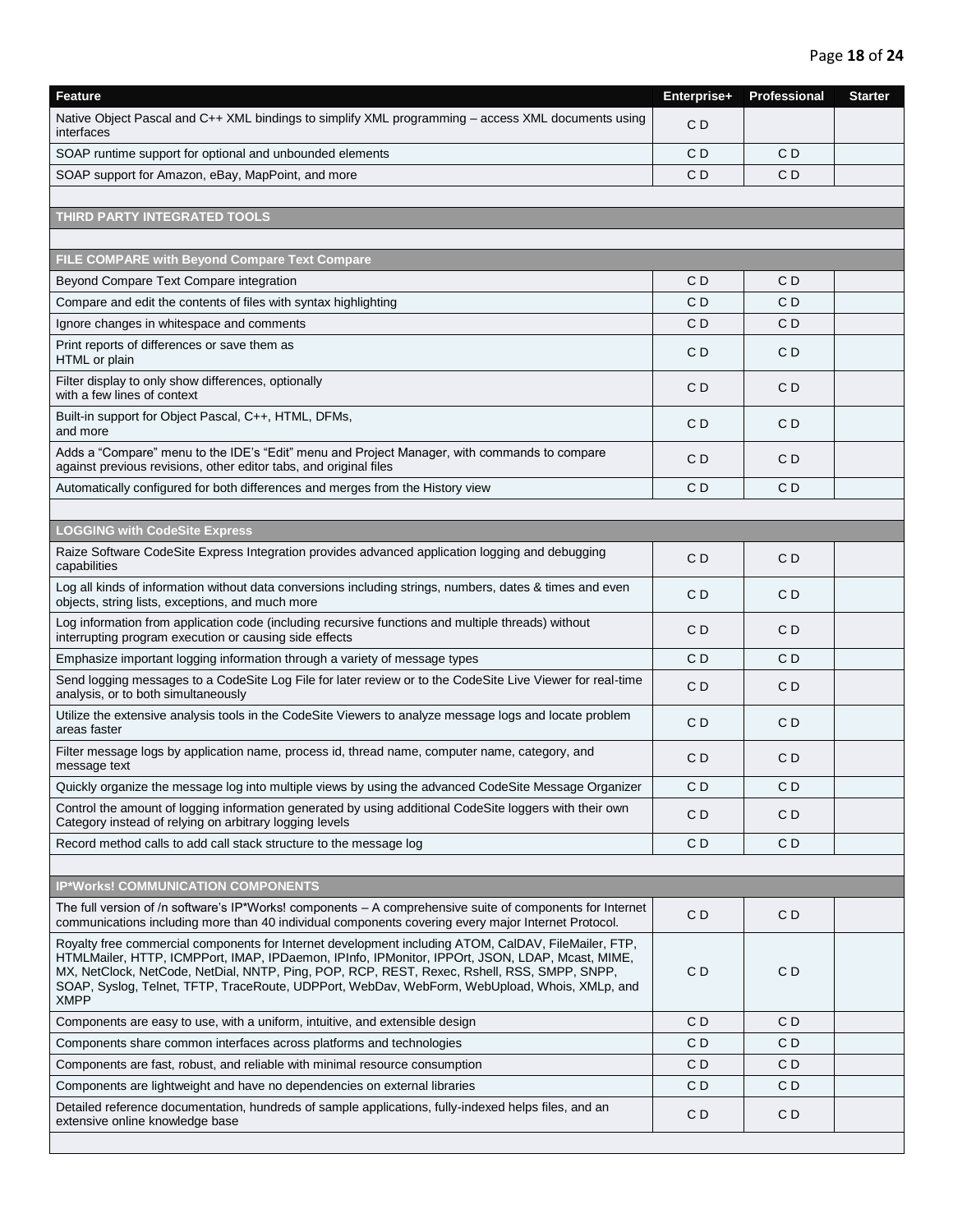## Page **19** of **24**

| <b>Feature</b>                                                                                                                                                                                                          | Enterprise+    | Professional   | <b>Starter</b> |
|-------------------------------------------------------------------------------------------------------------------------------------------------------------------------------------------------------------------------|----------------|----------------|----------------|
| <b>TeeChart CHARTING COMPONENTS</b>                                                                                                                                                                                     |                |                |                |
| TeeChart Standard components including chart, DBchart, and a rich set of different graph types                                                                                                                          | CD             | CD             |                |
|                                                                                                                                                                                                                         |                |                |                |
| <b>FastReport REPORTING SOLUTIONS</b>                                                                                                                                                                                   |                |                |                |
| FastReport VCL RAD Edition reporting tool                                                                                                                                                                               | CD             | CD             |                |
| Exports to popular formats (PDF, RTF, HTML, BMP, JPEG, TIFF, GIF, TXT, CSV)                                                                                                                                             | CD             | C <sub>D</sub> |                |
| Grouping with drill-downs                                                                                                                                                                                               | C <sub>D</sub> | C <sub>D</sub> |                |
| Caching of the big reports(uses less memory)                                                                                                                                                                            | C <sub>D</sub> | C <sub>D</sub> |                |
| Six levels in master-detail-subdetail relation                                                                                                                                                                          | CD             | CD             |                |
| FastReport FMX RAD Edition reporting tool                                                                                                                                                                               | C <sub>D</sub> | C <sub>D</sub> |                |
|                                                                                                                                                                                                                         |                |                |                |
| <b>ADDITIONAL COMPONENTS AND TOOLS</b>                                                                                                                                                                                  |                |                |                |
| glyFX Icon Library - Embarcadero Edition                                                                                                                                                                                | CD             | C <sub>D</sub> |                |
|                                                                                                                                                                                                                         |                |                |                |
| <b>INTRAWEB</b>                                                                                                                                                                                                         |                |                |                |
| IntraWeb XIV - RAD Web Application framework, Personal Edition                                                                                                                                                          |                | CD             |                |
| IntraWeb XIV - RAD Web Application framework, Standard Edition                                                                                                                                                          | C D            |                |                |
| Integrated Page Mode                                                                                                                                                                                                    | C D            | C D            |                |
| <b>RSS Feeds</b>                                                                                                                                                                                                        | CD             | CD             |                |
| Static content                                                                                                                                                                                                          | C <sub>D</sub> | C <sub>D</sub> |                |
| <b>URL Mapping</b>                                                                                                                                                                                                      | C <sub>D</sub> | C <sub>D</sub> |                |
| Standalone deployment                                                                                                                                                                                                   | C <sub>D</sub> | C <sub>D</sub> |                |
| <b>Windows Service Deployment</b>                                                                                                                                                                                       | C <sub>D</sub> |                |                |
| Concurrent session limit                                                                                                                                                                                                |                | C <sub>D</sub> |                |
| Unlimited concurrent session limit                                                                                                                                                                                      | C D            |                |                |
| <b>Application Mode</b>                                                                                                                                                                                                 | C <sub>D</sub> | C <sub>D</sub> |                |
| Code based Authentication                                                                                                                                                                                               | C <sub>D</sub> | C <sub>D</sub> |                |
| Session time out limit of 20 minutes                                                                                                                                                                                    | C <sub>D</sub> | C <sub>D</sub> |                |
|                                                                                                                                                                                                                         |                |                |                |
| COMPANION DATABASE TOOLS (ULTIMATE AND ARCHITECT EDITIONS, FOR BOTH RAD STUDIO AND SINGLE PRODUCTS)                                                                                                                     |                |                |                |
|                                                                                                                                                                                                                         |                |                |                |
| DATABASE APPLICATION DEVELOPMENT                                                                                                                                                                                        |                |                |                |
| Updated in XE6! Fast SQL database development, change management, profiling, and tuning with DB<br>PowerStudio® XE5, Developer Edition                                                                                  | Ultimate only  |                |                |
| Rapid SQL to write high quality SQL code faster                                                                                                                                                                         | Ultimate only  |                |                |
| DB Optimizer to visually tune SQL                                                                                                                                                                                       | Ultimate only  |                |                |
| DB Change Manager to simplify database change management                                                                                                                                                                | Ultimate only  |                |                |
|                                                                                                                                                                                                                         |                |                |                |
| DATABASE APPLICATION DEVELOPMENT                                                                                                                                                                                        |                |                |                |
| Updated in XE6! Embarcadero® ER/Studio® 9.7 Developer Edition, a database modeling and design tool<br>for better understanding database structures                                                                      | Architect only |                |                |
| Highly productive model-driven database design environment - advanced graphics, multilevel design<br>capabilities, automated and custom transformation, denormalization mapping, extensible automation and<br>undo/redo | Architect only |                |                |
| Database lifecycle support - forward engineering, reverse engineering to construct a model from an<br>existing database or schema, and database modification                                                            | Architect only |                |                |
| Enterprise model management – advanced compare and merge, submodel management, "where used"<br>analysis and XML schema generation                                                                                       | Architect only |                |                |
| Data warehouse and integration support – data lineage and dimensional modeling                                                                                                                                          | Architect only |                |                |
| Quality database design - model completion validation, automatic migration of foreign keys and capacity<br>planning                                                                                                     | Architect only |                |                |
| Security design and assessment – including data classification and permission management                                                                                                                                | Architect only |                |                |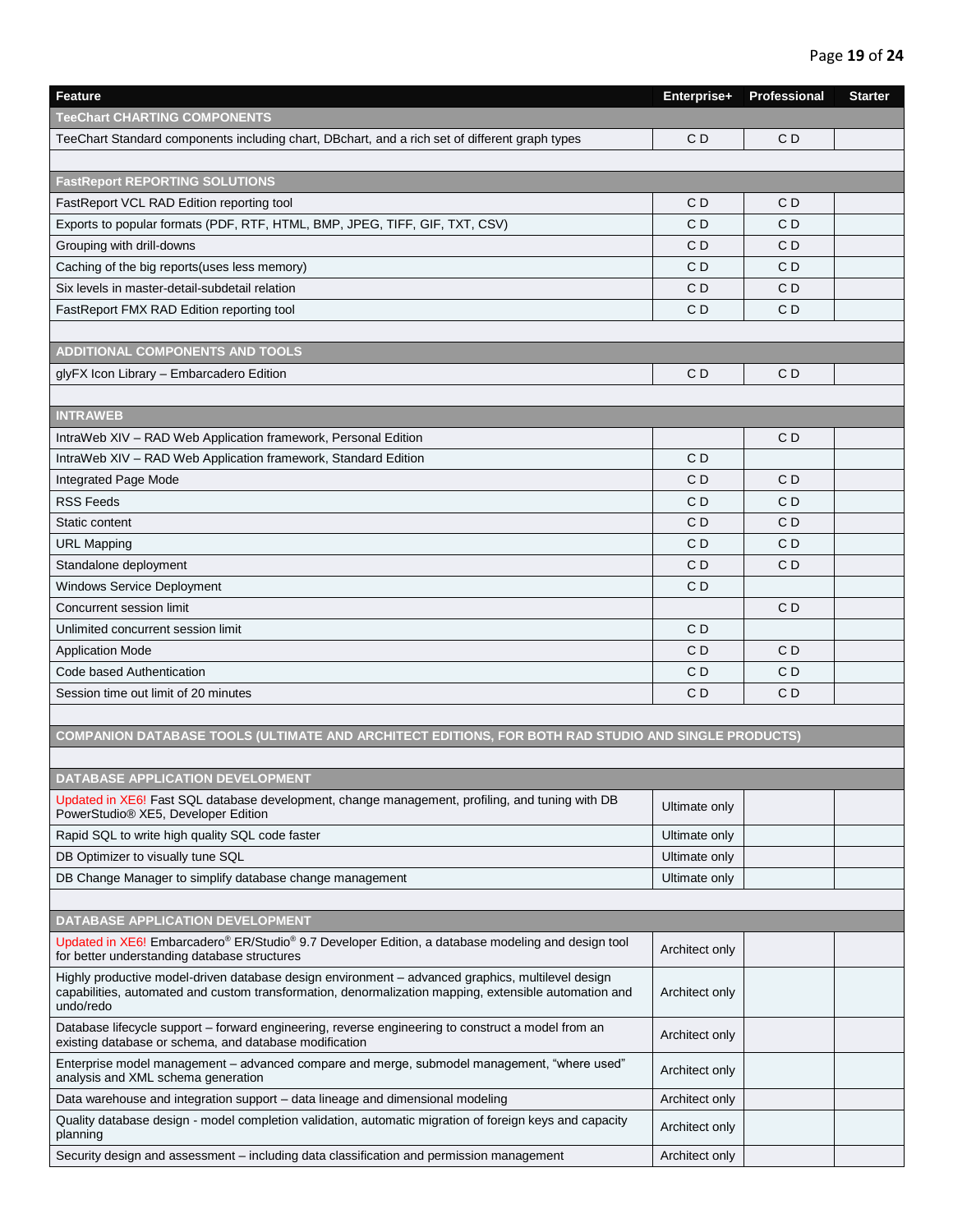| Feature                                                                                                                                                                                                                       | Enterprise+    | Professional | <b>Starter</b> |
|-------------------------------------------------------------------------------------------------------------------------------------------------------------------------------------------------------------------------------|----------------|--------------|----------------|
| Database modeling and design for Oracle, Microsoft SQL Server, DB2 LUW, InterBase, MySQL, Informix,<br>Sybase ASE, SQL Anywhere, ODBC, and ANSI SQL                                                                           | Architect only |              |                |
| Visual Data Lineage – Visually analyze and document how data flows through your organization without<br>needing to inspect code                                                                                               | Architect only |              |                |
| Attribute-level submodeling - Choose which attributes/columns to include in the entities/tables in the<br>submodel and also describe submodels on the new Definition tab, then create queries to search on the<br>definitions | Architect only |              |                |
| Object-level Compare Flags – Indicate international discrepancies when comparing models that the<br>Compare Wizard should ignore.                                                                                             | Architect only |              |                |
| Produce reports in HTML format                                                                                                                                                                                                | Architect only |              |                |
|                                                                                                                                                                                                                               |                |              |                |
| <b>LICENSING AND TOOL MANAGEABILITY</b>                                                                                                                                                                                       |                |              |                |
| No fees or limitations on deployment of client applications (with the exclusion of analytics and EMS)                                                                                                                         | C D            | C D          | CD             |
| Licensing suitable for larger teams with no restriction on number of licenses you can purchase or use                                                                                                                         | C D            | C D          |                |
| Network named or concurrent licenses available                                                                                                                                                                                | CD             | CD           |                |
| Enhanced in XE8! Earlier version licenses included in network licenses (Delphi 2007-XE7, C++ Builder<br>2007-XE7, HTML5 Builder XE3, RadPHP XE2). Delphi 7 and C++Builder 6 available separately                              | C D H          | C D H        |                |
| Enhanced in XE7! Access to licenses and downloads for earlier versions with purchase of standalone<br>product licenses (Delphi 2007 - XE7, C++Builder 2007-XE7, HTML5 Builder XE3, RadPHP XE2, Delphi 7,<br>and C++Builder 6) | C D            | C D          |                |
|                                                                                                                                                                                                                               |                |              |                |
| HTML5 BUILDER WEB AND MOBILE APPLICATION DEVELOPMENT                                                                                                                                                                          |                |              |                |
|                                                                                                                                                                                                                               |                |              |                |
| HTML5 BUILDER INTEGRATED DEVELOPMENT ENVIRONMENT (IDE)                                                                                                                                                                        |                |              |                |
| Workflow optimized, context-sensitive user interface focused on improving user productivity                                                                                                                                   | н              | н            |                |
| Client Deployment wizard for deploying client web applications                                                                                                                                                                | Н              | н            |                |
| Multiple new project and file types have been added                                                                                                                                                                           | н              | н            |                |
| Client Web Application and Client Page. Develop web applications with client-side technologies that you<br>can run without a webserver.                                                                                       | н              | н            |                |
| Client Mobile Application and Client Mobile Page. Develop mobile applications with client-side technologies<br>that you can run without a webserver.                                                                          | н              | н            |                |
| Mobile Themes. Create themes for your mobile applications easily with HTML5 Builder's visual designer.                                                                                                                        | н              | н            |                |
| Project Manager to display and organize the contents of your current project with support for content<br>preview and search.                                                                                                  | н              | н            |                |
| Project Manager view menu for directory (nested), directory (flat) and list view of files in a project.                                                                                                                       | н              | Н            |                |
| Project Options to allow you select which parameters to send to the running script and other extra options<br>via the Run/Debug drop-down menus.                                                                              | н              | н            |                |
| File manipulation and creation through the Project Manager facilities.                                                                                                                                                        | н              | н            |                |
| Multi-select files in the Project Manager                                                                                                                                                                                     | н              | н            |                |
| IDE Insight always accessible via integrated top level search bar                                                                                                                                                             | н              | H.           |                |
| Checkbox for Boolean types in the Object Inspector greatly enhancing readability                                                                                                                                              | H              | H.           |                |
| Web-oriented color property editor to use standard browser colors or custom ones with support for RGBA<br>for specifying transparency                                                                                         | н              | н            |                |
| Improved search features in the editor and with Find tab integration                                                                                                                                                          | н              | Н            |                |
| Added capabilities and configuration to the File   Reopen menu                                                                                                                                                                | н              | н            |                |
| Use Unit interaction capabilities increased                                                                                                                                                                                   | н              | н            |                |
| Multi-instance loading so you can have several IDEs open at the same time                                                                                                                                                     | H              | н            |                |
| Super-fast loading, so you can use it as code editor                                                                                                                                                                          | н              | н            |                |
| Significant all-around IDE performance improvements                                                                                                                                                                           | н              | н            |                |
| History Manager with automatic multi-level file backups, file differencing and restore                                                                                                                                        | н              | н            |                |
| IDE Welcome Page - with fast access to recent projects, Embarcadero Developer Network RSS news<br>feeds, documentation, helpful links, updates, Weblogs, and more                                                             | н              | н            |                |
| Ability to individually customize editor options for particular file types                                                                                                                                                    | н              | Н            |                |
| Symbol Insight - click to navigate to declarations                                                                                                                                                                            | н              | н            |                |
| Tool Palette for easy access RPCL (RadPHP Component Library) components                                                                                                                                                       | н              | н            |                |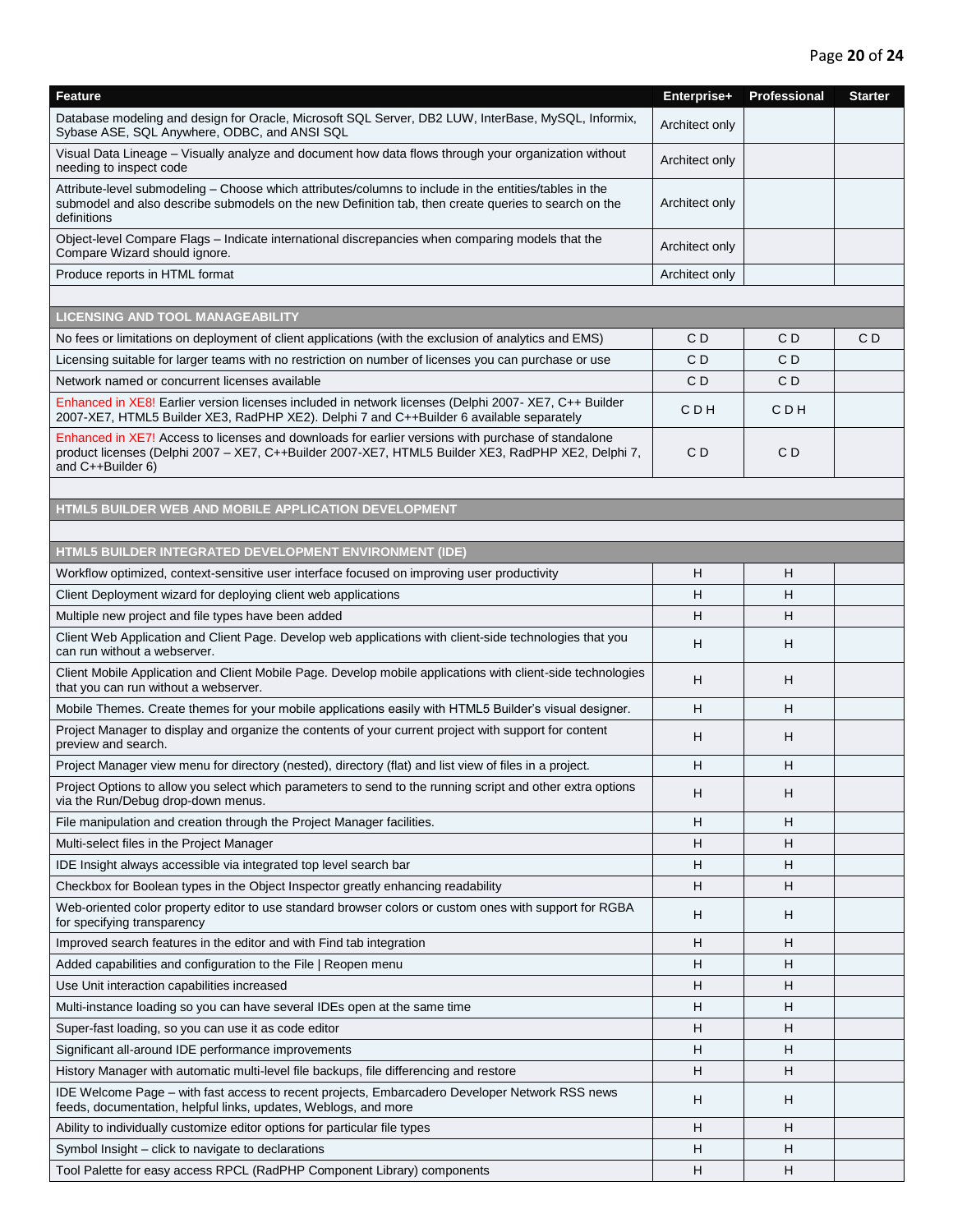| Feature                                                                                                                                                                                                                                                                                                                                                                                                                                                                                                              | Enterprise+ | Professional | <b>Starter</b> |
|----------------------------------------------------------------------------------------------------------------------------------------------------------------------------------------------------------------------------------------------------------------------------------------------------------------------------------------------------------------------------------------------------------------------------------------------------------------------------------------------------------------------|-------------|--------------|----------------|
| Tool Palette incremental filtering automatically narrows down component list to find what you need as you<br>type                                                                                                                                                                                                                                                                                                                                                                                                    | н           | н            |                |
| Context-aware Tool Palette, it shows only the appropriate items depending on what you are editing                                                                                                                                                                                                                                                                                                                                                                                                                    | н           | H            |                |
| Structure Pane to see and navigate the hierarchy of source code, HTML or components displayed in the<br>editor or designer                                                                                                                                                                                                                                                                                                                                                                                           | н           | H            |                |
| Object Inspector for visual customization of PHP and AJAX components without writing code; now features<br>subproperties and faster performance                                                                                                                                                                                                                                                                                                                                                                      | н           | н            |                |
| New File Dialog to allow you select the extension of the file to create                                                                                                                                                                                                                                                                                                                                                                                                                                              | H           | H            |                |
| Add Folder to Project menu option allows you to add several source files to your project in a single action                                                                                                                                                                                                                                                                                                                                                                                                          | н           | H            |                |
| Set your default browser and multiple browsers to appear as options under the Run menu                                                                                                                                                                                                                                                                                                                                                                                                                               | н           | H            |                |
| Deployment Wizard helps you isolate the files necessary for your application to run and copies those files<br>to a folder on your computer to make it easy to upload applications to a web server                                                                                                                                                                                                                                                                                                                    | н           | H            |                |
| Documentation Wizard, uses phpdoc to generate the documentation for your product                                                                                                                                                                                                                                                                                                                                                                                                                                     | Н           | н            |                |
| Find in Files to specify the text you want to locate and to set options that affect the search such as<br>directories, file, case and file extension masks                                                                                                                                                                                                                                                                                                                                                           | н           | H            |                |
| Internationalization Wizard using gettext() simplifies localization of applications                                                                                                                                                                                                                                                                                                                                                                                                                                  | н           | H            |                |
| Integrated web server for easy running applications directly from the IDE                                                                                                                                                                                                                                                                                                                                                                                                                                            | н           | н            |                |
| Event log displays error messages from the PHP rendering engine and syntax checker                                                                                                                                                                                                                                                                                                                                                                                                                                   | н           | н            |                |
|                                                                                                                                                                                                                                                                                                                                                                                                                                                                                                                      |             |              |                |
| <b>HTML5 BUILDER MOBILE DEVELOPMENT</b>                                                                                                                                                                                                                                                                                                                                                                                                                                                                              |             |              |                |
| Easily build web optimized mobile applications and App Store ready apps for iOS, Android, BlackBerry and<br><b>Windows Phone</b>                                                                                                                                                                                                                                                                                                                                                                                     | H           | н            |                |
| Build BlackBerry 10 ready web optimized mobile apps<br>(HTML5 Builder creates a folder structure that requires the latest BlackBerry 10 NDK and node.js)                                                                                                                                                                                                                                                                                                                                                             | н           | H            |                |
| Build web optimized mobile apps for iOS 6<br>(HTML5 Builder creates a project file that requires an Intel-based Mac running Mac OS X Lion version 10.7.4 or later with<br>Xcode 4.1 or higher to create a standalone iOS application. Requires PhoneGap 2.8.0 on the Mac)                                                                                                                                                                                                                                            | н           | н            |                |
| Build web optimized mobile apps for Android on Froyo (2.2), Gingerbread (2.3), Ice Cream Sandwich (4.0)<br>and Jelly Bean (4.1, 4.2 and 4.3)                                                                                                                                                                                                                                                                                                                                                                         | Н           | н            |                |
| Build Windows Phone 8 ready web optimized mobile apps<br>(For Windows Phone 8 apps, HTML5 Builder creates a folder structure that require Windows Phone SDK 7 and Visual<br><b>Studio 2012)</b>                                                                                                                                                                                                                                                                                                                      | н           | н            |                |
| Large library of built-in drag and drop components for mobile application development                                                                                                                                                                                                                                                                                                                                                                                                                                | Н           | н            |                |
| jQuery mobile components: MButton, MPanel, CheckBoxGroup, MRadioGroup, MobileTheme, MEdit,<br>MTextArea, MSlider, MLink, MCollapsible, MToolBar, MToggle, MRadioButton, MCheckBox, MComboBox,<br>MCollapisbleSet, MList, MAccelerometer, MCamera, MCompass, MGeolocation, MNetwork, MContacts,<br>PageEvents, MPageExtraEvents, MDB, MDBTransaction, MFileReader, MFileWriter, MFileEntry,<br>MDirectoryEntry, MDirectoryReader, MFileSystem, MFileTransfer, MCapture, MNotification,<br><b>MConnection, MDevice</b> | н           | н            |                |
| Additional jQuery Mobile components for use in your mobile applications, including MCanvas, MImage,<br>MLabel, MMap, MMedia, MShape.                                                                                                                                                                                                                                                                                                                                                                                 | H           | н            |                |
| Build your mobile applications in the cloud using the integrated PhoneGap Build service.                                                                                                                                                                                                                                                                                                                                                                                                                             | H           | н            |                |
| Visual mobile design surface to see how the interface will look on the device                                                                                                                                                                                                                                                                                                                                                                                                                                        | H           | н            |                |
|                                                                                                                                                                                                                                                                                                                                                                                                                                                                                                                      |             |              |                |
| HTML5 BUILDER COMPONENT LIBRARY (RPCL)                                                                                                                                                                                                                                                                                                                                                                                                                                                                               |             |              |                |
| RPCL components generate validated HTML5 code                                                                                                                                                                                                                                                                                                                                                                                                                                                                        | H           | H            |                |
| Components have been updated to provide separation of HTML, CSS and JavaScript                                                                                                                                                                                                                                                                                                                                                                                                                                       | н           | H            |                |
| Improve your pages' tab navigation with the new ActiveControl property that defines which control gets the<br>focus when the page is loaded.                                                                                                                                                                                                                                                                                                                                                                         | н           | н            |                |
| CSS3, the third version of the standard stylesheet language, is supported in HTML5 Builder, so you can<br>now get access to advanced style properties on every control                                                                                                                                                                                                                                                                                                                                               | H           | H            |                |
| Get rounded corners with BorderRadius. This new property groups all border-related properties,                                                                                                                                                                                                                                                                                                                                                                                                                       | н           | H            |                |
| BoxShadow and TextShadow provide you with shadowing effects for containers and content.                                                                                                                                                                                                                                                                                                                                                                                                                              | H           | H            |                |
| Use gradients to generate the color combinations you need without relying on image files.                                                                                                                                                                                                                                                                                                                                                                                                                            | н           | н            |                |
| Select an InputType for your Edit components, for easy client-side validation.                                                                                                                                                                                                                                                                                                                                                                                                                                       | н           | н            |                |
| Use the Canvas component to easily draw 2D and 3D interactive images.                                                                                                                                                                                                                                                                                                                                                                                                                                                | н           | н            |                |
| Get and use location data in your web and mobile apps with the Geolocation component.                                                                                                                                                                                                                                                                                                                                                                                                                                | H           | H            |                |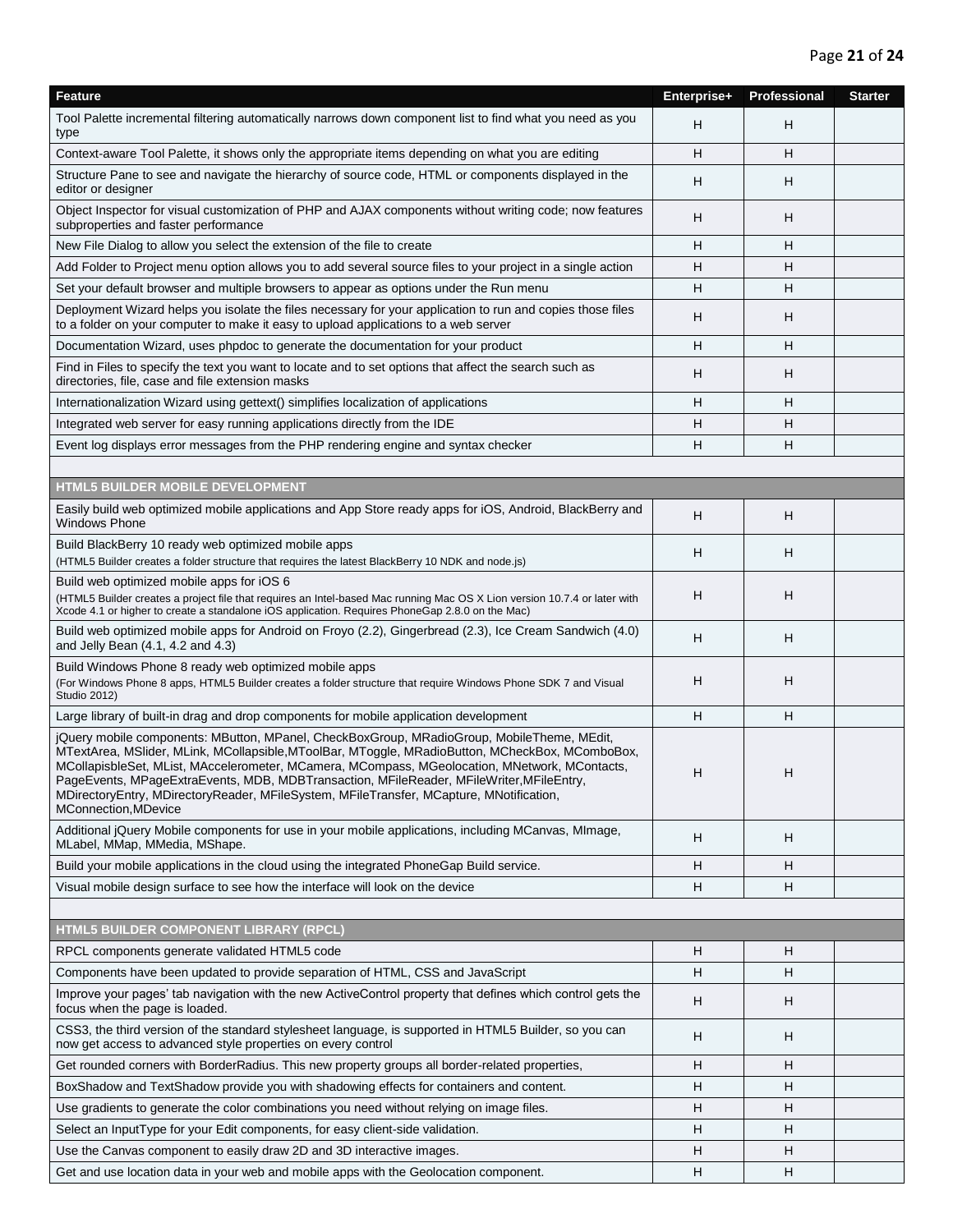| <b>Feature</b>                                                                                                                                                                                                                                                                                                                                                                                                                                                                                                                                                                                                                                                                  | Enterprise+ | Professional | <b>Starter</b> |
|---------------------------------------------------------------------------------------------------------------------------------------------------------------------------------------------------------------------------------------------------------------------------------------------------------------------------------------------------------------------------------------------------------------------------------------------------------------------------------------------------------------------------------------------------------------------------------------------------------------------------------------------------------------------------------|-------------|--------------|----------------|
| Play audio and video content using the HTML5 Media component                                                                                                                                                                                                                                                                                                                                                                                                                                                                                                                                                                                                                    | н           | H            |                |
| Existing controls were updated to leverage HTML5: Bevel, ColorPicker, DateTimePicker, ProgressBar,<br>Shape, TrackBar, SpinEdit                                                                                                                                                                                                                                                                                                                                                                                                                                                                                                                                                 | н           | н            |                |
| Additional properties have been added to existing controls for enhanced functionality                                                                                                                                                                                                                                                                                                                                                                                                                                                                                                                                                                                           | н           | H            |                |
| Use controls' draggable property to enable drag and drop implementations.                                                                                                                                                                                                                                                                                                                                                                                                                                                                                                                                                                                                       | н           | H            |                |
| CSS3 Animations through custom property editors                                                                                                                                                                                                                                                                                                                                                                                                                                                                                                                                                                                                                                 | н           | н            |                |
| Quickly transform and animation components                                                                                                                                                                                                                                                                                                                                                                                                                                                                                                                                                                                                                                      | н           | н            |                |
| Associate custom animations to your controls' events using their Animations property.                                                                                                                                                                                                                                                                                                                                                                                                                                                                                                                                                                                           | н           | H            |                |
| Create a DataList component and link it to a text-input component so the data is provided as an input<br>suggestion.                                                                                                                                                                                                                                                                                                                                                                                                                                                                                                                                                            | н           | н            |                |
| SVG Image Support. The Image component now supports vector graphics in SVG that you can animate<br>and modify in real time using JavaScript.                                                                                                                                                                                                                                                                                                                                                                                                                                                                                                                                    | н           | н            |                |
| Enhanced Color support. Color-based properties now support RGBA values. The fourth color channel,<br>alpha, lets you define a level of transparency for your colors.                                                                                                                                                                                                                                                                                                                                                                                                                                                                                                            | H           | H            |                |
| Hidden Fields is now a property of web and mobile pages, providing an easier and cleaner new approach.                                                                                                                                                                                                                                                                                                                                                                                                                                                                                                                                                                          | H           | н            |                |
| Advanced components including ImageList, TrackBar, ProgressBar, SpinEdit, DateTimePicker, ColorPicker                                                                                                                                                                                                                                                                                                                                                                                                                                                                                                                                                                           | н           | н            |                |
| System components including Timer, BasicAuthentication and StyleSheet                                                                                                                                                                                                                                                                                                                                                                                                                                                                                                                                                                                                           | H           | H            |                |
| Data Access components including Database, Datasource, Table, Query and StoredProc with support for<br>many databases through PDO                                                                                                                                                                                                                                                                                                                                                                                                                                                                                                                                               | H           | H            |                |
| Data Controls components including DBRepeater                                                                                                                                                                                                                                                                                                                                                                                                                                                                                                                                                                                                                                   | H           | H            |                |
| Zend Framework components ZACL, ZAuth, ZAuthDB, ZAuthDigest, ZCache, ZMail, ZMailTransportSMTP,<br>ZMailTransportSMTP, ZmailTransportSendmail, ZCaptcha, ZBarcode, ZCurrency, ZDate, ZFile,<br>ZFeedReader, ZFeedWriter, ZPubSubHubBubPublisher, ZGDataAuth, ZGDataCalendar, ZGDataDocs,<br>ZGDataYoutube, ZGDataYoutube, ZGDataHealth, ZGDataSpreadsheets, ZGDataPhotos, ZGDataBooks,<br>ZHttp, ZGDataApps, ZOAuth, ZRegistry, ZJson, ZJsonServer, ZRestServer, ZRestClient,<br>ZOpenIdConsumer, ZOpenIdProvider, ZOpenIdConsumerStorageDB, ZOpenConsumerStorageFile,<br>ZOpenIdProviderStorageDB, ZOpenIdProviderStorageFile, ZOpenIdProviderUserSession, ZMarkup and<br>Zlog | H           | н            |                |
| Facebook Social Plugins components to allow visual development of social-aspects of Facebook<br>applications including LikeButton, LikeBox, ActivityFeed, and LiveStream                                                                                                                                                                                                                                                                                                                                                                                                                                                                                                        | H           | H            |                |
| Support for communication components for native Delphi and C++Builder DataSnap applications including<br>DSJavaScriptClient and DSRestConnection                                                                                                                                                                                                                                                                                                                                                                                                                                                                                                                                | H           | H            |                |
| Support for communication components for native Delphi and C++Builder DataSnap applications including<br>DSJavaScriptClient and DSRestConnection                                                                                                                                                                                                                                                                                                                                                                                                                                                                                                                                | н           | н            |                |
| Extend the RPCL (RadPHP Component Library) at any time with third-party libraries, new additions from<br>the RPCL open source project on SourceForge or your own components                                                                                                                                                                                                                                                                                                                                                                                                                                                                                                     | H           | H            |                |
| Component Writer's Guide with information on building your own components                                                                                                                                                                                                                                                                                                                                                                                                                                                                                                                                                                                                       | н           | н            |                |
|                                                                                                                                                                                                                                                                                                                                                                                                                                                                                                                                                                                                                                                                                 |             |              |                |
| <b>HTML5 BUILDER CODE EDITOR</b>                                                                                                                                                                                                                                                                                                                                                                                                                                                                                                                                                                                                                                                |             |              |                |
| Customizable source code editor for editing PHP, HTML, JavaScript, CSS, SQL and XML                                                                                                                                                                                                                                                                                                                                                                                                                                                                                                                                                                                             | н           | н            |                |
| User configurable Color Syntax Highlighting                                                                                                                                                                                                                                                                                                                                                                                                                                                                                                                                                                                                                                     | H           | H            |                |
| Code Insight support for HTML, JavaScript, jQuery and PHP                                                                                                                                                                                                                                                                                                                                                                                                                                                                                                                                                                                                                       | H           | н            |                |
| Help Insight – convenient tooltips provide help snippets as you type                                                                                                                                                                                                                                                                                                                                                                                                                                                                                                                                                                                                            | H           | H            |                |
| ErrorInsight provides syntax checking as you type so you can easily fix syntax errors on the fly                                                                                                                                                                                                                                                                                                                                                                                                                                                                                                                                                                                | н           | н            |                |
| Code Folding to collapse code blocks for easier viewing and navigation of your PHP code                                                                                                                                                                                                                                                                                                                                                                                                                                                                                                                                                                                         | н           | H            |                |
| Sync Edit to modify common identifiers in different locations in your code at the same time                                                                                                                                                                                                                                                                                                                                                                                                                                                                                                                                                                                     | H           | H            |                |
| Tracking band visually indicates which lines you have modified / added and which ones were modified on<br>the last save operation                                                                                                                                                                                                                                                                                                                                                                                                                                                                                                                                               | н           | н            |                |
| Macro recording and playback to record a specific set of actions in the code editor and repeat them later                                                                                                                                                                                                                                                                                                                                                                                                                                                                                                                                                                       | H           | н            |                |
| Bookmarks allow you to set a mark on a specific location of your source code and return back later                                                                                                                                                                                                                                                                                                                                                                                                                                                                                                                                                                              | н           | H            |                |
| Code Editor customization options include overwrite mode, group undo, scroll to past line, double click line,<br>undo after save, persistent blocks and overwrite blocks, selecting keymappings and setting undo limit                                                                                                                                                                                                                                                                                                                                                                                                                                                          | н           | н            |                |
| Configurable Source Options include auto indent mode, use tab character, smart tab cursor through tab,<br>optimal fill, backspace unindents, keep trailing blanks, show tab character, show space character, use<br>syntax highlight, show line breaks, highlight current line, selectable syntax highlighting, block indent level<br>and tab stops                                                                                                                                                                                                                                                                                                                             | н           | H            |                |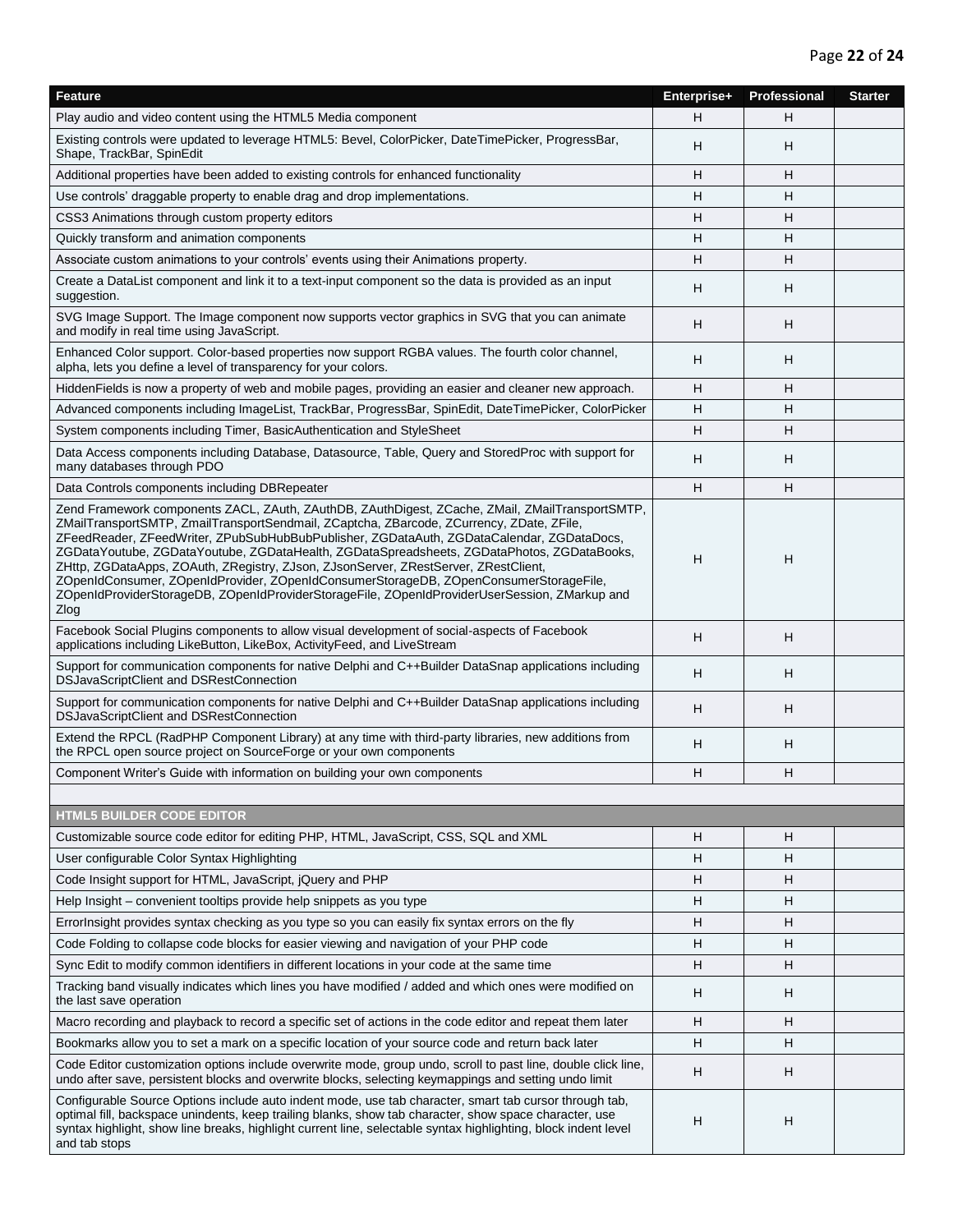| Feature                                                                                                                                                                                          | Enterprise+ | Professional | <b>Starter</b> |
|--------------------------------------------------------------------------------------------------------------------------------------------------------------------------------------------------|-------------|--------------|----------------|
| Editor display options include visible right margin, visible gutter, show line numbers number all lines, setting<br>right margin, gutter width, editor font, font size                           | H           | н            |                |
| Keymappings include default, BRIEF, IDE classic, Visual Basic emulation, Visual Studio emulation                                                                                                 | H           | н            |                |
| Codelnsight options turn on and off code completion, code parameters, error insight, code completion auto<br>parenthesis, code template completion and code browser and enable speed adjustments | н           | H            |                |
| Code Templates include 15 pre-built timesaving templates that can easily be inserted into your code                                                                                              | н           | н            |                |
| Conversions menu item enables you to select a block of text and convert to all upper-case or all lower-case                                                                                      | н           | H            |                |
| Dialogs to add published properties, public properties or publish public properties                                                                                                              | H           | H            |                |
| Go to Line Number jumps to a line number in the code editor                                                                                                                                      | H           | н            |                |
| Options Dialog, faster and with more options                                                                                                                                                     | н           | н            |                |
| Syntax Check with lint syntax check on the active file, showing results of the syntax checking operation in<br>the messages window                                                               | н           | н            |                |
|                                                                                                                                                                                                  |             |              |                |
| <b>HTML5 BUILDER REFACTORING</b>                                                                                                                                                                 |             |              |                |
| Includes the following refactorings: Extract Interface, Extract Superclass, Pull Members Up, Push Members<br>Down, Rename, Declare Field, Extract Method, Change Parameters                      | н           | H            |                |
|                                                                                                                                                                                                  |             |              |                |
| HTML5 BUILDER INTEGRATED PHP DEBUGGING AND PROFILING                                                                                                                                             |             |              |                |
| Debug your client web application JavaScript code with integrated web developer tools                                                                                                            | н           | н            |                |
| XDebug integration, faster and more powerful, to find and fix errors                                                                                                                             | н           | н            |                |
| Integrated PHP Profiler to measure runtime performance and help identify bottlenecks down to the line of<br>code                                                                                 | н           | H            |                |
| Breakpoint List window to display, enable, or disable breakpoints currently set in the loaded project, and to<br>change the condition, pass count, or group associated with a breakpoint         | H           | H            |                |
| Breakpoint view with toolbar, in-place editing and enable checkbox                                                                                                                               | н           | н            |                |
| Advanced breakpoints with Tooltips, actions, and groups for complete debugging control                                                                                                           | H           | н            |                |
| Call Stack window shows a list with the functions called when debugging or when the execution in debug<br>mode is finished                                                                       | н           | H            |                |
| Global Variables window shows the current function's global variables while in debug mode                                                                                                        | Н           | н            |                |
| Local Variables window shows the current function's local variables while in debug mode                                                                                                          | н           | H            |                |
| Watches window displays the current value of the watch expression based on the scope of the execution<br>point                                                                                   | H           | H            |                |
| Expandable watches for arrays and objects                                                                                                                                                        | н           | н            |                |
| Evaluator tooltips – just place the mouse over an item, and get the evaluation in a hint                                                                                                         | н           | н            |                |
| Evaluate/Modify, issue function calls or modify values on the fly                                                                                                                                | Н           | Н            |                |
| Multi-tab watch view for logically grouping variables                                                                                                                                            | н           | н            |                |
| Event log view showing messages from the IDE                                                                                                                                                     | H           | H            |                |
|                                                                                                                                                                                                  |             |              |                |
| HTML5 BUILDER DATABASE APPLICATION DEVELOPMENT                                                                                                                                                   |             |              |                |
| Powerful Database Connectivity via PDO. This includes support for InterBase, Firebird, DB2, Informix,<br>MySQL, Oracle, PostgreSQL, SQLite and SQL Server                                        | н           | н            |                |
| Data Explorer to add a new connection, modify, delete, or rename your database connections                                                                                                       | н           | н            |                |
| Support for Embarcadero's InterBase database                                                                                                                                                     | н           | н            |                |
| Drag and drop from the data explorer to build data-driven applications with no coding                                                                                                            | H           | H            |                |
| RPCL (RadPHP Component Library) data access components                                                                                                                                           | н           | H            |                |
| RPCL data controls components                                                                                                                                                                    | н           | н            |                |
|                                                                                                                                                                                                  |             |              |                |
| <b>HTML5 BUILDER DOCUMENTATION</b>                                                                                                                                                               |             |              |                |
| New sample projects for HTML5, mobile templates and more                                                                                                                                         | н           | н            |                |
| QuickStart Guide to allow you to quickly create your first applications with HTML5 Builder                                                                                                       | н           | н            |                |
| Documentation has been expanded to include many more tutorials and feature information                                                                                                           | H           | H            |                |
| Help Browser                                                                                                                                                                                     | н           | H            |                |
| Context sensitive online help for the development environment available via F1 in the IDE                                                                                                        | H           | н            |                |